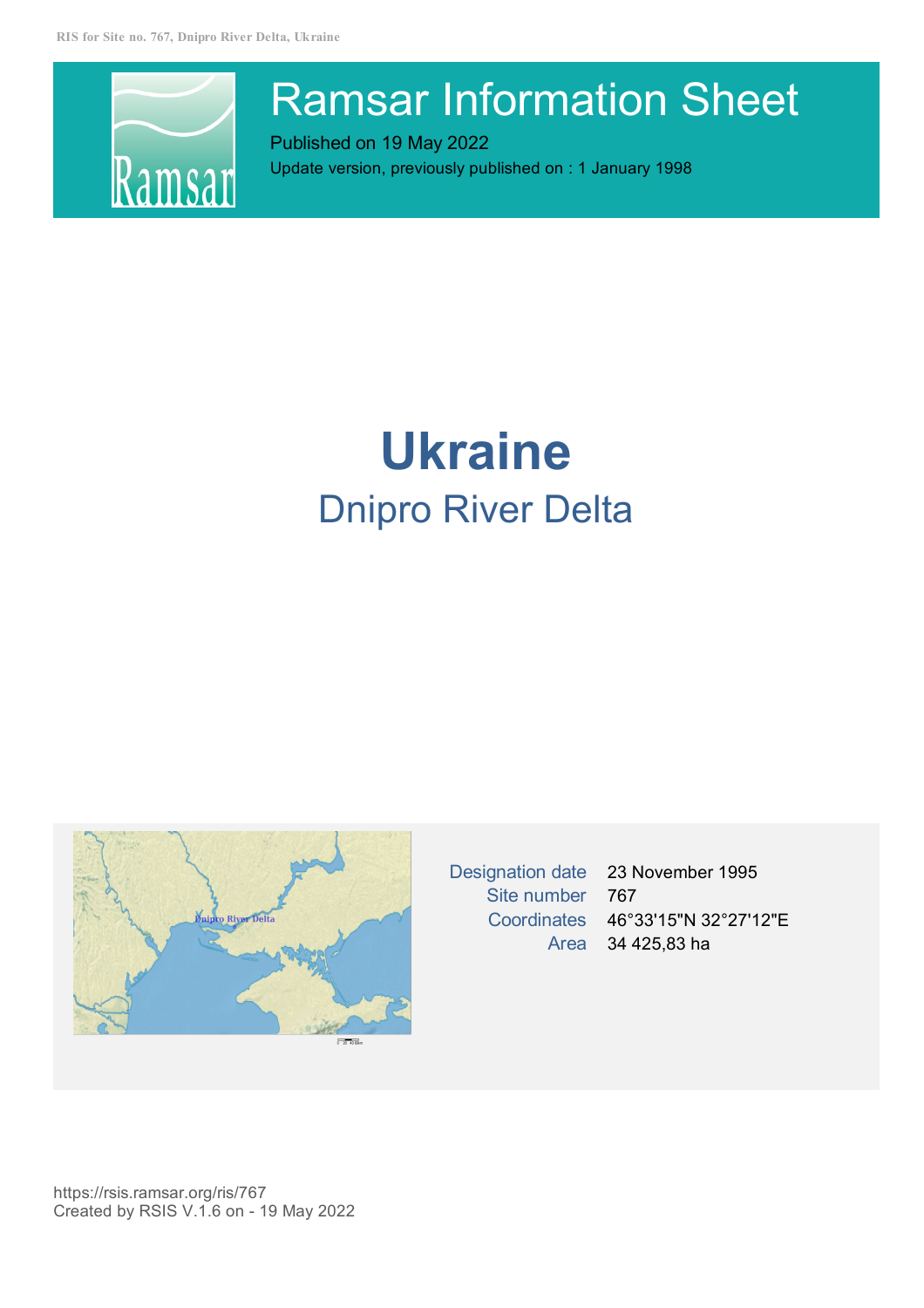# Color codes

Fields back-shaded in light blue relate to data and information required only for RIS updates.

Note that some fields concerning aspects of Part 3, the Ecological Character Description of the RIS (tinted in purple), are not expected to be completed as part of a standard RIS, but are included for completeness so as to provide the requested consistency between the RIS and the format of a 'full' Ecological Character Description, as adopted in Resolution X.15 (2008). If a Contracting Party does have information available that is relevant to these fields (for example from a national format Ecological Character Description) it may, if it wishes to, include information in these additional fields.

# 1 - Summary

# Summary

The Site is represented by the Dnipro River Delta, 47 km long, and has all characteristics typical for delta complexes of large European rivers. It is a multi-branched section of the river that encompasses bedrock banks, water bodies and watercourses alternating with marshy reed beds. 34% of the area is covered by water bodies, 13% of which are watercourses and 21% are other bodies of water. In total, the delta encloses circa 50 watercourses of large and average size and 104 water bodies with the water surface exceeding 103 km2. The wetland also includes bogs, floodplain forests, a complex of lakes, sand dunes, etc.

The Site supports species included in the Red Data Book of Ukraine, the IUCN Red List, appendixes of Bern Convention. In particular, there are 376 species of invertebrates recorded, 68 of which are included in the Red Data Book of Ukraine. Acipenser ruthenus, A. gueldenstaedtii colchicus, A. stellatus ponticus, Huso huso ponticus, Leuciscus leuciscus, Chalcalburnus chalcogenides, Vimba vimba carinata, etc. use the Site as spawning and fattening grounds. The territory is important for the conservation of Mustela lutreola, Lutra lutra, Nyctalus leisleri, Neomys anomalus, Haliaeetus aldicilla, Plegadis falcinellus, Ardeola ralloides

The wetland supports plants included in the Red Data Book of Ukraine such as Aldrovanda vesiculosa, Nymphoides peltata, Epipactis palustris, Anacamptis palustris, Salvinia natans, Trapa natans s. l. [8, 12]. High diversity of habitats and relative remoteness from agrolandscapes have contributed to the formation of a powerful nesting refuge of waterbirds. Among the rarest species, breeding in the site, are Plegadis falcinellus, Bucephala clangula, Anas strepera, Aythya nyroca, Haliaeetus albicilla. The site hosts the largest polyspecies colonies of Ciconiiformes and Pelecaniformes in the region. Shallow water bodies with sufficient forage resources, protected from winds and storms, attract birds during moult and migration periods. Thus, during the autumn migration (according to the monitoring data of 2012-2017) the site holds concentrations comprising up to 30,000 ind. of waterbirds. Rivers in the floodplain forests with dense underbrush are used as migratory areas by forest species of birds.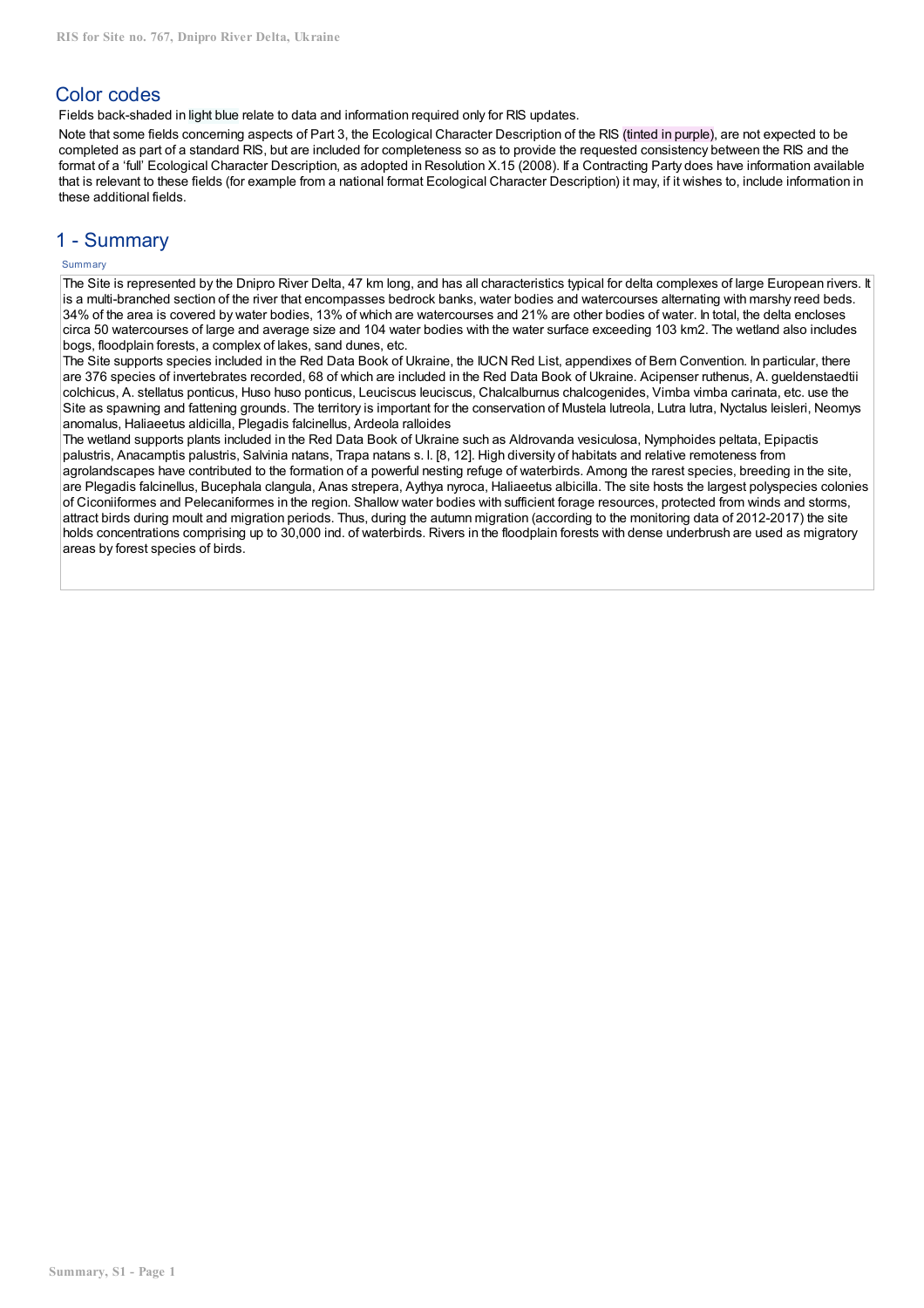# 2 - Data & location

# 2.1 - Formal data

#### 2.1.1 - Name and address of the compiler of this RIS

#### Responsible compiler

Institution/agency Lower Dnipro National Nature Park

Postal address 18 Petrenko St., Kherson, Ukraine, 73000

#### National Ramsar Administrative Authority

Institution/agency Ministry of Environmental Protection and Natural Resources of Ukraine

Postal address 35 Mytropolyta Vasylya Lypkіvskogo Str.

#### 2.1.2 - Period of collection of data and information used to compile the RIS

| From year $ 2016$ |  |
|-------------------|--|
| To year $ 2018$   |  |

#### 2.1.3 - Name of the Ramsar Site

Official name (in English, French or Spanish) Dnipro River Delta

#### 2.1.4 - Changes to the boundaries and area of the Site since its designation or earlier update

| (Update) A. Changes to Site boundary Yes $\circledcirc$ No $\circlearrowright$     |  |
|------------------------------------------------------------------------------------|--|
| (Update) The boundary has been delineated more accurately $\boxtimes$              |  |
| $(U$ <sup>pdate</sup> ) The boundary has been extended $\square$                   |  |
| $(U$ <sup>pdate</sup> ) The boundary has been restricted $\square$                 |  |
| (Update) B. Changes to Site area the area has increased                            |  |
| (Update) The Site area has been calculated more accurately $\boxtimes$             |  |
| $(U$ <sup>pdate</sup> ) The Site has been delineated more accurately $\mathbb Z$   |  |
| $(Update)$ The Site area has increased because of a boundary extension $\square$   |  |
| $(Update)$ The Site area has decreased because of a boundary restriction $\square$ |  |
| $(U$ <sup>pdate</sup> ) For secretariat only: This update is an extension $\Box$   |  |

#### 2.1.5 - Changes to the ecological character of the Site

(Update) 6b i. Has the ecological character of the Ramsar Site (including Not evaluated applicable Criteria) changed since the previous RIS?

# 2.2 - Site location

#### 2.2.1 - Defining the Site boundaries

b) Digital map/image <2 file(s) uploaded>

Former maps  $\vert 0 \vert$ 

#### Boundaries description

The Site is located in the northern part of the Black Sea region, within Oleshki, Hola Prystan and Bilozerka districts, to the south-west from the city of Kherson. The Site covers almost the entire territory of the Dnieper delta below the bridge from Kherson to Oleshky (Tsiurupynsk) up to the line between Sofiivka and Rybalche in Dnipro-Buh Liman (estuary). In 2018 the boundaries of the Site was delineated more accurately increasing the total area by 8,426 ha and officially approved by Ukrainian

Governance in 2021. The area was calculated based on the Land Cadastral Map of Ukraine using GIS tools.

#### 2.2.2 - General location

a) In which large administrative region does the site lie? Kherson Region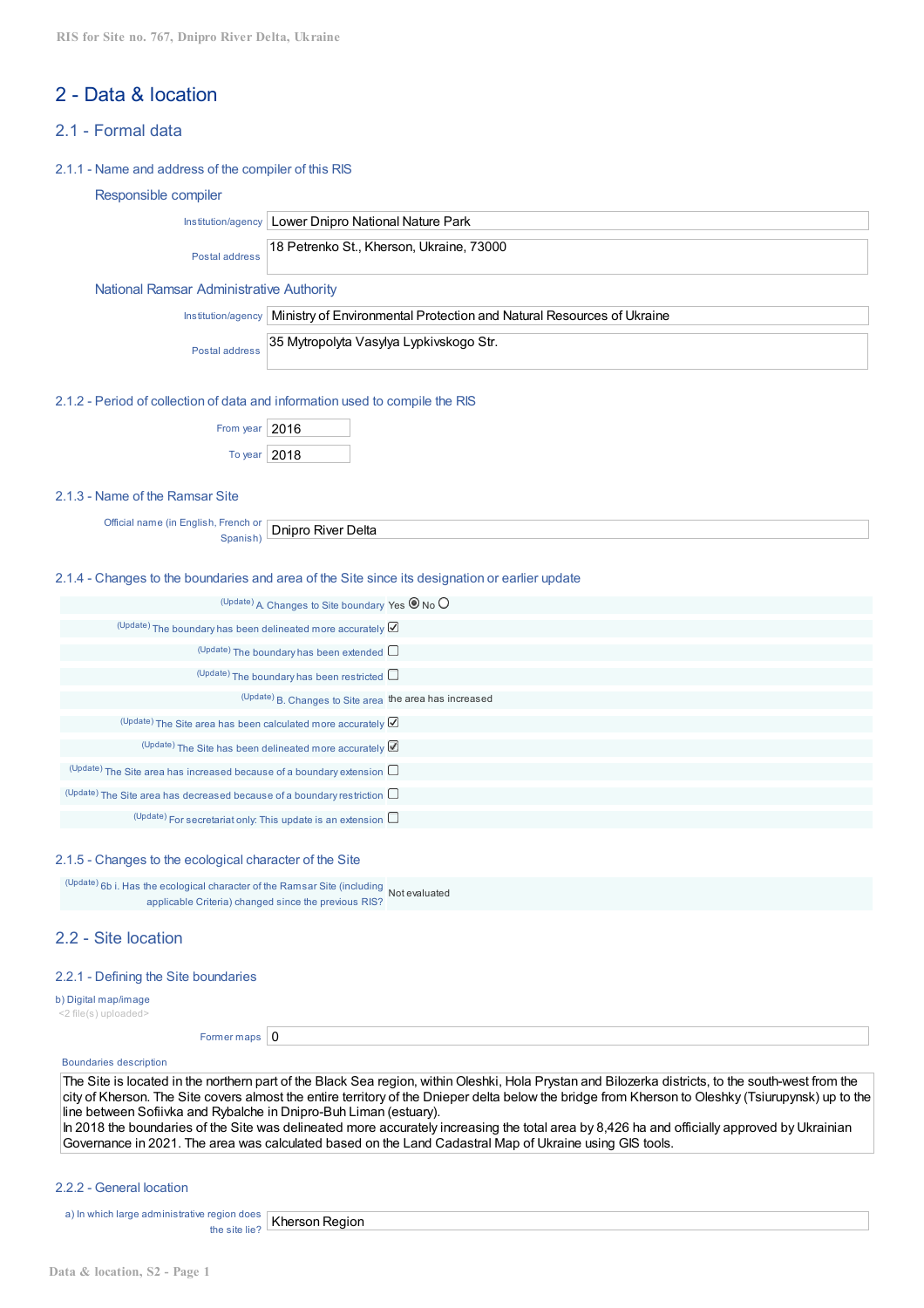b) What is the nearest town or population centre? Kherson City

#### 2.2.3 - For wetlands on national boundaries only

a) Does the wetland extend onto the territory of one or more other Yes O No countries?

b) Is the site adjacent to another designated Ramsar Site on the Yes O No I territory of another Contracting Party?

#### 2.2.4 - Area of the Site

Official area, in hectares (ha):  $34425.83$ 

Area, in hectares (ha) as calculated from 34425.83 GIS boundaries

## 2.2.5 - Biogeography

| Biogeographic regions               |                             |  |  |  |  |  |  |  |
|-------------------------------------|-----------------------------|--|--|--|--|--|--|--|
| <b>Regionalisation scheme(s)</b>    | <b>Biogeographic region</b> |  |  |  |  |  |  |  |
| EU biogeographic<br>regionalization | Steppic                     |  |  |  |  |  |  |  |

#### Other biogeographic regionalisation scheme

According to biogeographical zoning of Ukraine, the territory of the Lower Dnipro National Natural Park and the wetland "Dnipro River Delta" is located in Oleshki biogeographical region of the Lower Dnipro-Azov Sea district of the Lower Danube-Black Sea-Azov Sea sub-province of the Pontic province of the Steppe zone.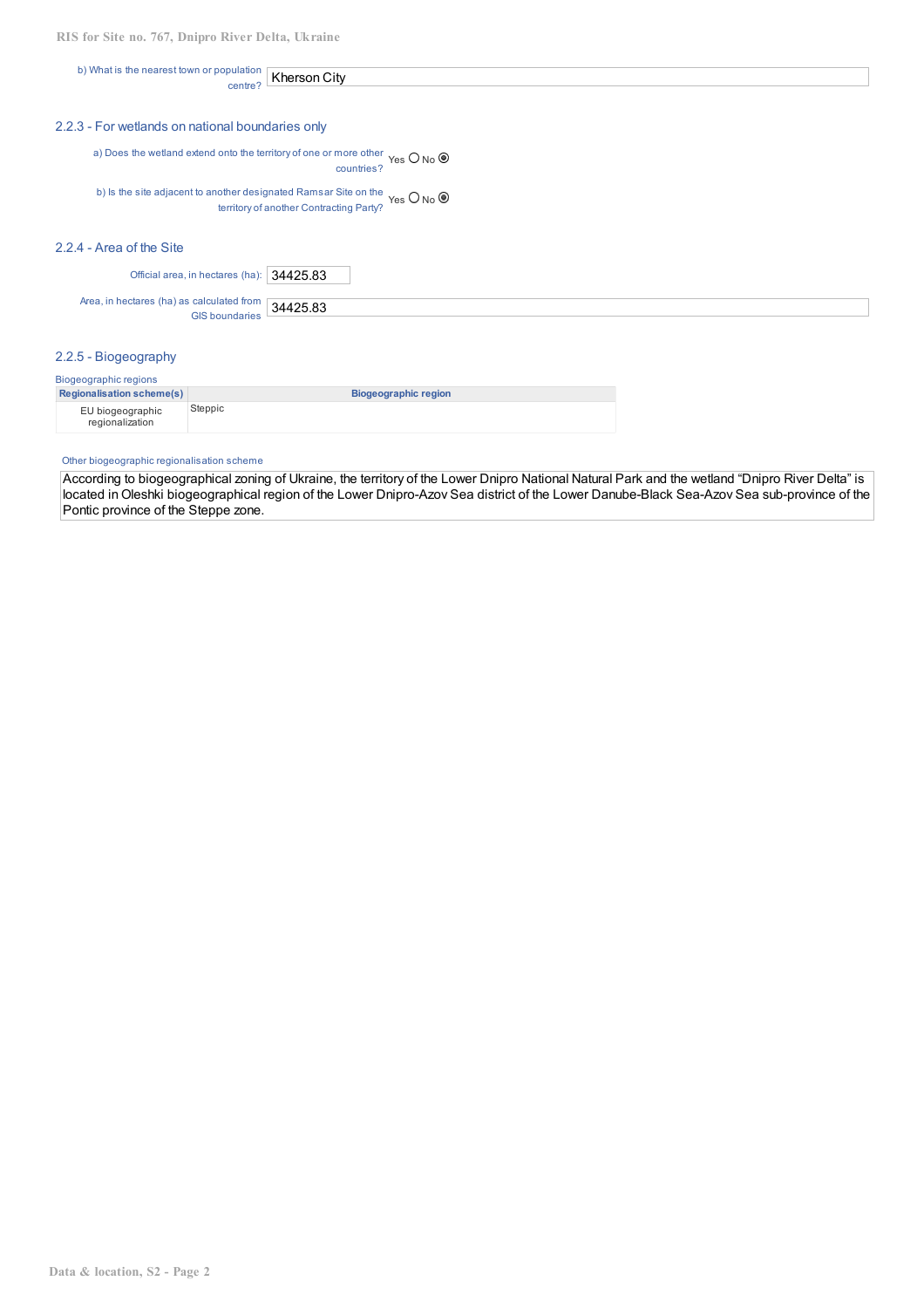# 3 - Why is the Site important?

# 3.1 - Ramsar Criteria and their justification

#### Criterion 1: Representative, rare or unique natural or near-natural wetland types

| Hydrological services provided    | The Site "Dnipro River Delta" plays a significant hydrological, biological and ecological role in the natural<br>functioning of the large river basin and riparian ecosystems of the Dnipro River. The Site contains circa<br>50 large watercourses and more than 180 water bodies with the water surface exceeding 103 km2. The<br>Site plays an important role in self-purification of the water owing to large massifs of high aguatic<br>vegetation. Floodplain lakes and channels contribute to the formation of microclimate and accumulate<br>water during the arid season, thus supporting the survival of wetland species. The Site also serves as a<br>barrier which limits penetration of brackish waters from the Dnipro-Buh Liman in the upstream area.<br>These functions favour the conservation of typical freshwater species in the middle and upper areas of the<br>Site. |
|-----------------------------------|---------------------------------------------------------------------------------------------------------------------------------------------------------------------------------------------------------------------------------------------------------------------------------------------------------------------------------------------------------------------------------------------------------------------------------------------------------------------------------------------------------------------------------------------------------------------------------------------------------------------------------------------------------------------------------------------------------------------------------------------------------------------------------------------------------------------------------------------------------------------------------------------|
| Other ecosystem services provided | The Site is actively used for tourism and recreation, primarily for amateur fishing and summer holidays.<br>Commercial fish catching is also practiced there.                                                                                                                                                                                                                                                                                                                                                                                                                                                                                                                                                                                                                                                                                                                               |
| Other reasons                     | A significant number of channels, floodplain lakes and shallows covered with water vegetation provide<br>important spawning grounds for a lot of phytophilous indigenous fish species. The islands, distanced from<br>settlements and anthropogenic impact, provide breeding habitats for colonial species of birds.                                                                                                                                                                                                                                                                                                                                                                                                                                                                                                                                                                        |

#### $□$  Criterion 2 : Rare species and threatened ecological communities

#### C Criterion 3 : Biological diversity

In total, about 250 species of vascular plants, 200 species of birds, 40 species of mammals and 60 species of fish are recorded within the site.

Typical animal species of floodplain habitats of the Site are Castor fiber and Lutra lutra, which number have greatly increased in the last years. There can be also found Mustela lutreola, Mustela erminea, Cricetulus migratorius, Neomys anomalus, N. fodiens, Arvicola amphibius, Sorex minutus, S. araneus, Crocidura suaveolens, C. leucodon, Micromys minutus. Among mammals, Sus scrofa and Capreolus capreolus are widespread.

Many waterbirds breed there or use the area as a migratory stopover. Main breeding areas are

Justification represented by floodplain forests and reedbeds. The most valuable breeding area is the widest part of the Dnipro mouth. The total number of the breeding avian community constitute 6,000-8,000 pairs. Seasonal concentrations, which include up to 14,000 ind. mostly locate on the floodplain lakes. The most numerous breeding birds are Phalacrocorax carbo, Ardea cinerea, Egretta alba, Fulica atra, Podiceps cristatus. Floodplain lakes are favourite areas of seasonal gatherings of birds. The most numerous are Fulica atra, Anas platyrhunchos, Phalacrocorax carbo, Aythya ferina, A. fuligula. Main part of the aquatic faunal diversity belongs to five faunal complexes: tertiary plain freshwater complex; boreal plain complex; Ponto-Caspian freshwater complex; Ponto-Caspian marine and Chinese

plain complex. The dominants are mostly freshwater semi-anadromous and lake species.

#### $\boxtimes$  Criterion 4 : Support during critical life cycle stage or in adverse conditions

#### Criterion 5 : >20,000 waterbirds

Overall waterbird numbers 22000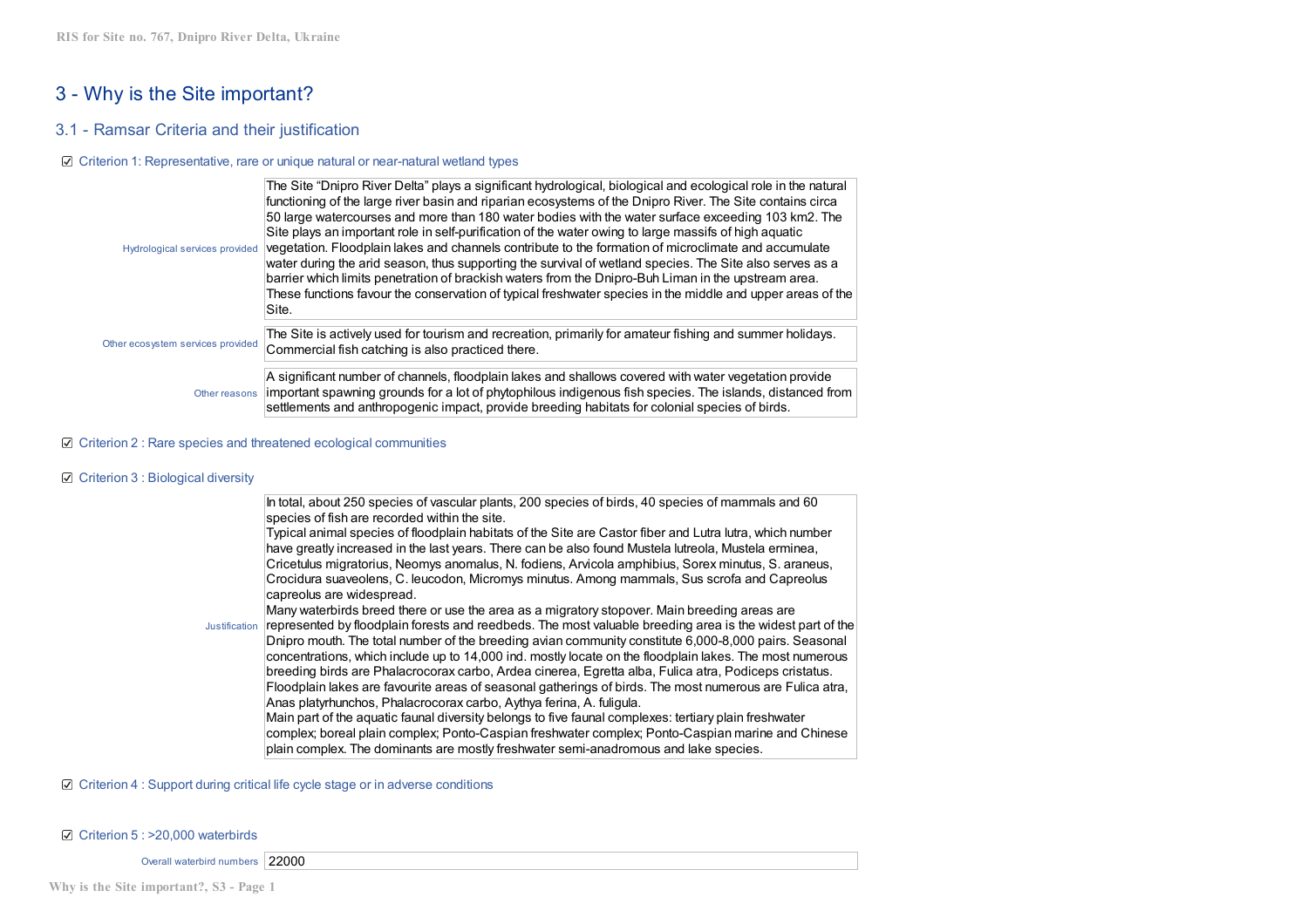| Start year 2012                                               |                                                                                                                                                                                                                |  |  |  |  |  |  |  |
|---------------------------------------------------------------|----------------------------------------------------------------------------------------------------------------------------------------------------------------------------------------------------------------|--|--|--|--|--|--|--|
| Source of data:                                               | The Lower Dnipro National Nature Park. Nature Records, Vol. 1., 2017. "Transformation of the wetland of<br>international importance "Dnipro River Delta" under significant anthropogenic pressure" (in press). |  |  |  |  |  |  |  |
| $\boxtimes$ Criterion 7 : Significant and representative fish |                                                                                                                                                                                                                |  |  |  |  |  |  |  |
|                                                               | Ichthyofauna of the wetland "Dnipro River Delta" include circa 60 species of fish. The dominants are                                                                                                           |  |  |  |  |  |  |  |

Justification mostly freshwater semi-anadromous and lake species. The Dnipro River Delta is used for spawning and fattening by 16 species of fish, protected under the Red Data Book of Ukraine, Bern Convention (II and III), IUCN Red List and CITES (II). A great variety of habitats (fresh, brackish, marine) with the different hydrological regimes (from stagnant to fast-flowing), densely overgrown and completely deprived of vegetation along with their considerable sizes have determined a high biological diversity and high density of ichthyofauna. The most common species of the Site are Carassius gibelio, Abramis brama, Vimba vimba Hipophthalmichtis molitrix, Lucіoperca lucіoperca, Cyprіnus carpіo, Rhodeus sericeus Sіlurus glanіs, Aspіus aspіus, Perca fluvіatіlіs, Blіcca bjoerkna, Rutіlus rulіlus, Scardіnіus erythrophthalmus, Esox lucіus. Rare and threatened species are Huso huso, Acіpenser nudіventrіs, A. sturіo, A. ruthenus, Chalcalburnus chalcoіdes.

#### **■** Criterion 8 : Fish spawning grounds, etc.

Justification | commercially important (Abramis brama, Blicca bjoerkna, Cyprinus carpio, Esox lucius, Leuciscus idus, This Site provides valuable spawning grounds for many freshwater fish species, part of them are Perca fluviatilis, Rutilus rutilus, Scardinis erythrophthalmus, Silurus glanis, Tinca tinca, etc).

# 3.2 - Plant species whose presence relates to the international importance of the site

| Phylum                                | <b>Scientific name</b> | <b>Criterion 2</b>       | <b>Criterion 3</b>       | <b>Criterion 4</b> | <b>IUCN</b><br>Red<br>List | <b>CITES Appendix I</b>  | <b>Other status</b>                                                           | <b>Justification</b> |  |  |
|---------------------------------------|------------------------|--------------------------|--------------------------|--------------------|----------------------------|--------------------------|-------------------------------------------------------------------------------|----------------------|--|--|
| Plantae                               |                        |                          |                          |                    |                            |                          |                                                                               |                      |  |  |
| TRACHEOPHYTA/<br><b>MAGNOLIOPSIDA</b> | Aldrovanda vesiculosa  | ☑                        | $\overline{\mathcal{L}}$ |                    | EN                         |                          | listed in the Red Data Book of Ukraine - EN,<br>appendix I of Bern convention |                      |  |  |
| TRACHEOPHYTA/<br><b>LILIOPSIDA</b>    | Anacamptis palustris   | ╒                        | ⊽                        |                    | <b>LC</b>                  | $\overline{\mathscr{L}}$ | listed in the Red Data Book of Ukraine - LC                                   |                      |  |  |
| TRACHEOPHYTA/<br><b>LILIOPSIDA</b>    | Epipactis palustris    | ╒                        | ☑                        |                    | LC                         | $\overline{\mathscr{L}}$ | listed in the Red Data Book of Ukraine - LC                                   |                      |  |  |
| TRACHEOPHYTA/<br><b>MAGNOLIOPSIDA</b> | Nymphoides peltata     | $\overline{\mathscr{L}}$ | $\overline{\mathcal{L}}$ |                    | LC                         |                          | listed in the Red Data Book of Ukraine - VU                                   |                      |  |  |
| TRACHEOPHYTA/<br>POLYPODIOPSIDA       | Salvinia natans        | ☑                        | ⊽                        |                    | LC                         |                          | Red Data Book of Ukraine - VU, appendix I of<br>Bern convention               |                      |  |  |
| TRACHEOPHYTA/<br><b>MAGNOLIOPSIDA</b> | Trapa natans           | ☑                        | ☑                        |                    | LC                         |                          | Red Data Book of Ukraine - VU, appendix I of<br>Bern convention               |                      |  |  |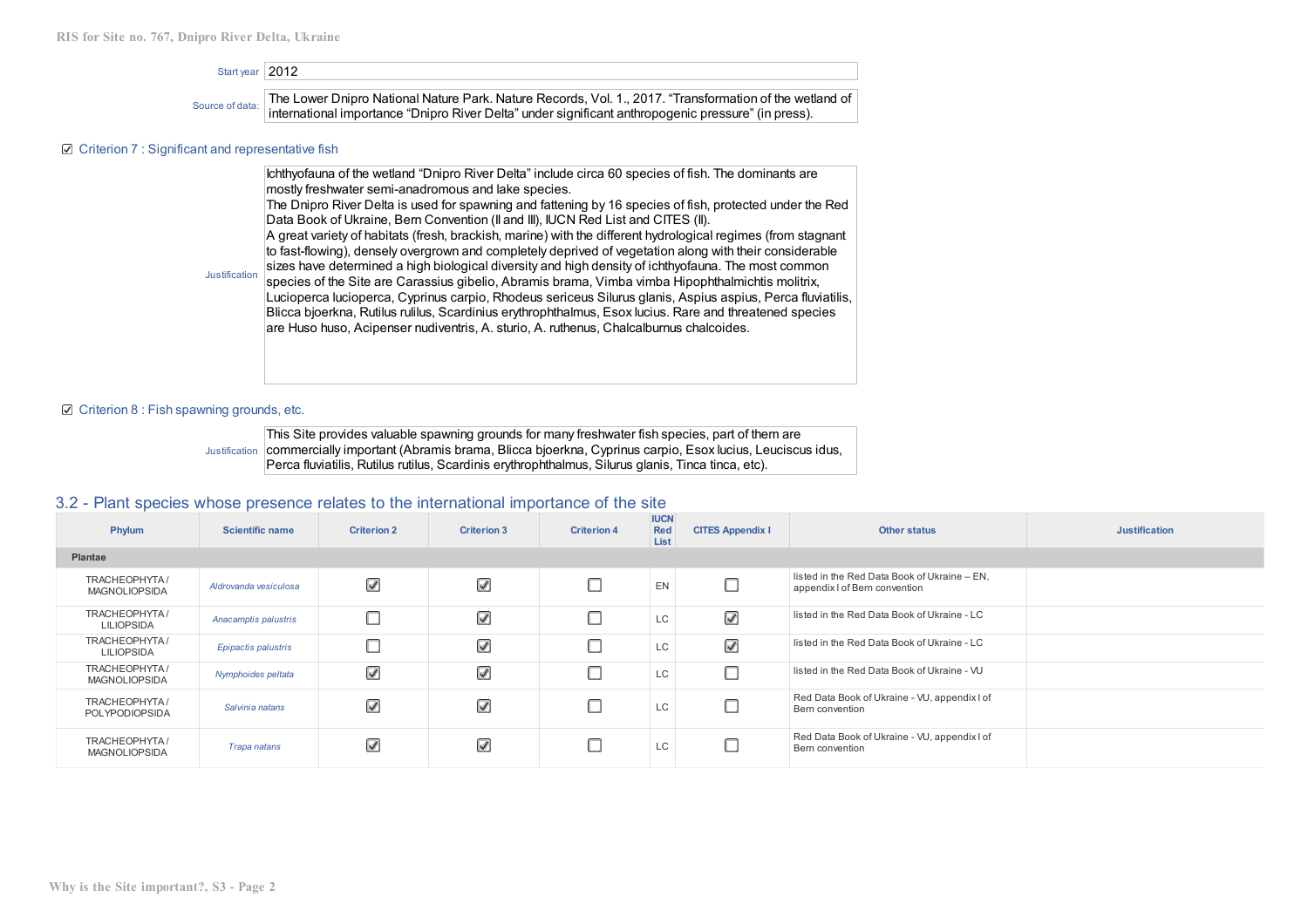Aldrovanda vesiculosa - the species is characterized by drastic changes in the number between years, depending on average annual temperatures in summer months. In years with cold rainy summers it can stay in a latent form as turions. In favourable yeas, the population density reaches 20-30 ind./1 m2.

Numphoides peltata - occurs sporadically, forms numerus dense populations in some water bodies.

Epipactis palustris - populations are numerous, dense, age structure include representatives of all ages, percentage of juveniles is high. Anacamptis palustris - populations are scanty. Generative and adult vegetative individuals dominate.

Salvinia natans - the species forms thick colonies within the site, with an area up to 800-1,000 m2, density 100-1200 ind./m2.

Trapa natans - in some water bodies of the site the species forms numerous populations covering an area up to several ha, density 1,500- 2,500 ind./100 m2.

# 3.3 - Animal species whose presence relates to the international importance of the site

| Phylum                                        | <b>Scientific name</b>          | <b>Species</b><br>qualifies<br>under<br>criterion | <b>Species</b><br>contributes<br>under<br>criterion<br>2   4   6   9   3   5   7   8 | Pop.<br><b>Size</b> | Period of pop. Est. Occurrence Red | $\frac{0}{0}$<br>1) | <b>IUCN</b><br>List | <b>CITES</b> | <b>CMS</b><br><b>Appendix I Appendix I</b> | <b>Other Status</b>                                                            | <b>Justification</b> |
|-----------------------------------------------|---------------------------------|---------------------------------------------------|--------------------------------------------------------------------------------------|---------------------|------------------------------------|---------------------|---------------------|--------------|--------------------------------------------|--------------------------------------------------------------------------------|----------------------|
| <b>Others</b>                                 |                                 |                                                   |                                                                                      |                     |                                    |                     |                     |              |                                            |                                                                                |                      |
| ANNELIDA/<br><b>CLITELLATA</b>                | <b>Archaeobdella</b><br>esmonti | <b>ØOOOØOOO</b>                                   |                                                                                      |                     |                                    |                     |                     | П            |                                            | Red Data Book of Ukraine - VU                                                  |                      |
| CHORDATA/<br><b>REPTILIA</b>                  | <b>Emys orbicularis</b>         |                                                   | 00000000                                                                             |                     |                                    |                     |                     | С            | с                                          |                                                                                |                      |
| ANNELIDA/<br><b>CLITELLATA</b>                | Hirudo<br>medicinalis           |                                                   | <b>ØOOOØOOO</b>                                                                      |                     |                                    |                     | <b>NT</b>           | П            | с                                          | Red Data Book of Ukraine - VU                                                  |                      |
| CHORDATA/<br><b>MAMMALIA</b>                  | Lutra lutra                     |                                                   | <b>ØOOOØOOO</b>                                                                      |                     |                                    |                     | <b>NT</b>           | ☑            | с                                          | listed in the Red Data Book of Ukraine - NE, Bern - II                         |                      |
| CHORDATA/<br><b>MAMMALIA</b>                  | Meles meles                     |                                                   | 00000000                                                                             |                     |                                    |                     | LC                  | Г            | с                                          |                                                                                |                      |
| CHORDATA/<br><b>MAMMALIA</b>                  | Microtus arvalis                |                                                   | 00000000                                                                             |                     |                                    |                     | LC                  | П            | О                                          |                                                                                |                      |
| CHORDATA/<br><b>MAMMALIA</b>                  | Mustela lutreola                |                                                   | 00000000                                                                             |                     |                                    |                     | CR                  | П            | с                                          | Bern - II, Red Data Book of Ukraine-EN                                         |                      |
| CHORDATA/<br><b>MAMMALIA</b>                  | Neomys anomalus                 |                                                   | ØOOOØOOO                                                                             |                     |                                    |                     | LC                  | ⊓            | Е                                          | Bern (II), Red Data Book of Ukraine - Rare                                     |                      |
| CHORDATA/<br><b>MAMMALIA</b>                  | Nyctalus leisleri               | <b>ØOOOØOOO</b>                                   |                                                                                      |                     |                                    |                     | LC                  | П            | с                                          | listed in the Red Data Book of Ukraine - LC, Appendix II of Bern<br>Convention |                      |
| CHORDATA/<br><b>MAMMALIA</b>                  | Sus scrofa                      |                                                   | 00000000                                                                             |                     |                                    |                     | LC                  | L            | □                                          |                                                                                |                      |
| CHORDATA/<br><b>MAMMALIA</b>                  | Talpa europaea                  |                                                   | 00000000                                                                             |                     |                                    |                     | LC                  | Π            | □                                          |                                                                                |                      |
| CHORDATA/<br><b>MAMMALIA</b>                  | <b>Vulpes vulpes</b>            |                                                   | 00000000                                                                             |                     |                                    |                     | LC                  | Г            | с                                          |                                                                                |                      |
| Fish, Mollusc and Crustacea                   |                                 |                                                   |                                                                                      |                     |                                    |                     |                     |              |                                            |                                                                                |                      |
| CHORDATA/<br><b>ACTINOPTERYGII</b>            | Abramis brama                   |                                                   | ◨◻◻◻▨◻▨▨                                                                             |                     |                                    |                     | LC                  | IJ           | П                                          |                                                                                |                      |
| CHORDATA/<br>ACTINOPTERYGII gueldenstaedtii   | Acipenser                       | <b>ØOOOØOØO</b>                                   |                                                                                      |                     |                                    |                     | <b>CR</b>           | o            | с                                          | Red Data Book of Ukraine - VU                                                  |                      |
| CHORDATA/<br><b>ACTINOPTERYGII</b> ruthenus   | Acipenser                       |                                                   | <b>WOODMOM</b>                                                                       |                     |                                    |                     | VU                  | Г            |                                            | Red Data Book of Ukraine - EN                                                  |                      |
| CHORDATA/<br><b>ACTINOPTERYGII</b> stellatus  | Acipenser                       |                                                   | <b>MOOOMOMC</b>                                                                      |                     |                                    |                     | <b>CR</b>           | □            | С                                          | Red Data Book of Ukraine - EN                                                  |                      |
| CHORDATA/<br><b>ACTINOPTERYGII</b> chalcoides | <b>Alburnus</b>                 |                                                   | 0000000                                                                              |                     |                                    |                     | LC                  | D            | O                                          |                                                                                |                      |
| CHORDATA/<br><b>ACTINOPTERYGII</b> sarmaticus | <b>Alburnus</b>                 |                                                   | <b>ØOOOØOØC</b>                                                                      |                     |                                    |                     | EN                  | П            |                                            | Red Data Book of Ukraine - VU                                                  |                      |
| CHORDATA/<br><b>ACTINOPTERYGII</b>            | Blicca bjoerkna                 |                                                   | ◨◻◻◻▨◻▨▨                                                                             |                     |                                    |                     | LC                  | Г            |                                            |                                                                                |                      |
| CHORDATA/<br>ACTINOPTERYGII carassius         | Carassius                       |                                                   | ▨◻◻◻▨◻▨▨                                                                             |                     |                                    |                     | LC                  |              |                                            | Red Data Book of Ukraine - EN                                                  |                      |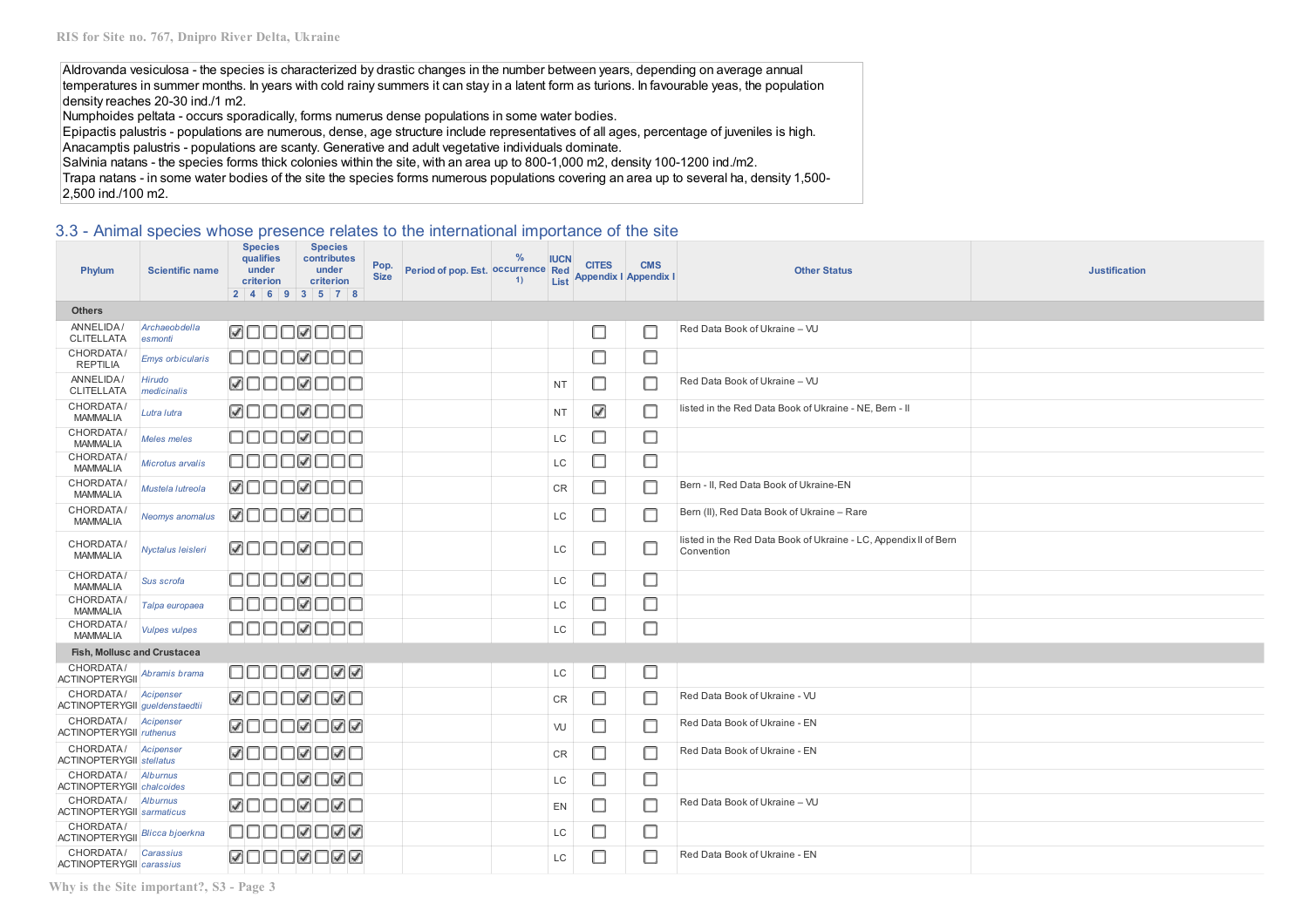| Phylum                                         | <b>Scientific name</b>    | <b>Species</b><br>qualifies<br>under<br>criterion | <b>Species</b><br>contributes<br>under<br>criterion<br>2   4   6   9   3   5   7   8 | Pop.<br><b>Size</b> | Period of pop. Est. Occurrence Red | $\frac{0}{0}$<br>1) | <b>IUCN</b><br>List | <b>CITES</b><br>Appendix I Appendix I | <b>CMS</b> | <b>Other Status</b>                              | <b>Justification</b>                                      |
|------------------------------------------------|---------------------------|---------------------------------------------------|--------------------------------------------------------------------------------------|---------------------|------------------------------------|---------------------|---------------------|---------------------------------------|------------|--------------------------------------------------|-----------------------------------------------------------|
| CHORDATA/<br><b>ACTINOPTERYGII</b>             | Cyprinus carpio           |                                                   | OOOO⊠OØØ                                                                             |                     |                                    |                     | VU                  | □                                     | □          |                                                  |                                                           |
| CHORDATA/<br><b>ACTINOPTERYGII</b>             | <b>Esox lucius</b>        |                                                   | OOOOØOØØ                                                                             |                     |                                    |                     | LC                  | О                                     | О          |                                                  |                                                           |
| ARTHROPODA / Hemimysis<br>MALACOSTRACA anomala |                           |                                                   | <b>ZOOOZOZO</b>                                                                      |                     |                                    |                     |                     | О                                     | О          | Red Data Book of Ukraine - CR                    |                                                           |
| CHORDATA/<br><b>ACTINOPTERYGII</b>             | Huso huso                 |                                                   | <b>ØOOOØOØO</b>                                                                      |                     |                                    |                     | CR                  | о                                     | О          | listed in the Red Data Book of Ukraine - VU      |                                                           |
| CHORDATA/<br><b>ACTINOPTERYGII</b> molitrix    | Hypophthalmichthys        |                                                   | 0000000                                                                              |                     |                                    |                     | <b>NT</b>           | о                                     | □          |                                                  |                                                           |
| CHORDATA/<br><b>ACTINOPTERYGII</b>             | Leuciscus aspius          |                                                   | 00000000                                                                             |                     |                                    |                     | LC                  | о                                     | О          |                                                  |                                                           |
| CHORDATA/<br><b>ACTINOPTERYGII</b>             | Leuciscus idus            |                                                   | QOOOØQ@@                                                                             |                     |                                    |                     | LC                  | Ω                                     | Ω          |                                                  |                                                           |
| CHORDATA/<br><b>ACTINOPTERYGII   Ieuciscus</b> | Leuciscus                 |                                                   | <b>ØOOOØOØO</b>                                                                      |                     |                                    |                     | LC                  | □                                     | о          | Red Data Book of Ukraine - VU                    |                                                           |
| CHORDATA/<br><b>ACTINOPTERYGII</b>             | Perca fluviatilis         |                                                   | ◨◨◨◻▨◻▨▨                                                                             |                     |                                    |                     | LC                  | о                                     | $\Box$     |                                                  |                                                           |
| CHORDATA/<br><b>ACTINOPTERYGII</b>             | <b>Rhodeus sericeus</b>   |                                                   | 0000000                                                                              |                     |                                    |                     | LC                  | □                                     | Ω          |                                                  |                                                           |
| CHORDATA/<br>ACTINOPTERYGII                    | Rutilus rutilus           |                                                   | ◨◻◻◻▨◻▨▨                                                                             |                     |                                    |                     | LC                  | □                                     | □          |                                                  |                                                           |
| CHORDATA/<br><b>ACTINOPTERYGII</b>             | Sander lucioperca         |                                                   | 0000000                                                                              |                     |                                    |                     | LC                  | О                                     | О          |                                                  |                                                           |
| CHORDATA/<br>ACTINOPTERYGII erythrophthalmus   | <b>Scardinius</b>         |                                                   | ◻◻◻◻▨◻▨▨                                                                             |                     |                                    |                     | LC                  | О                                     | О          |                                                  |                                                           |
| CHORDATA/<br><b>ACTINOPTERYGII</b>             | Silurus glanis            |                                                   | OOOOØOØØ                                                                             |                     |                                    |                     | LC                  | о                                     | О          |                                                  |                                                           |
| CHORDATA/<br><b>ACTINOPTERYGII</b>             | Tinca tinca               |                                                   | ◻◻◻◻◙◻▨▨                                                                             |                     |                                    |                     | LC                  | о                                     | □          |                                                  |                                                           |
| MOLLUSCA/<br><b>GASTROPODA</b>                 | Turricaspia lincta        |                                                   | 0000000                                                                              |                     |                                    |                     | LC                  | □                                     | □          | Red Data Book of Ukraine - LC                    |                                                           |
| CHORDATA/<br><b>ACTINOPTERYGII</b>             | Vimba vimba               |                                                   | OOOO <b>Ø</b> OØO                                                                    |                     |                                    |                     | LC                  | О                                     | О          |                                                  |                                                           |
| <b>Birds</b>                                   |                           |                                                   |                                                                                      |                     |                                    |                     |                     |                                       |            |                                                  |                                                           |
| CHORDATA/<br><b>AVES</b>                       | <b>Accipiter gentilis</b> |                                                   | <b>ØOOOØOOO</b>                                                                      | 25                  | 2012-2018                          |                     | LC                  | □                                     | □          | listed in appendix II of Bern convention         |                                                           |
| CHORDATA/<br>AVES                              | Anas crecca               |                                                   | 00000000                                                                             | 50                  | 2012-2018                          |                     | LC                  | Ω                                     | $\Box$     |                                                  |                                                           |
| CHORDATA/<br><b>AVES</b>                       | Anas penelope             |                                                   | 00000000                                                                             | 300                 | 2012-2017                          |                     |                     | ☑                                     | О          | Red Data Book of Ukraine - LC                    |                                                           |
| CHORDATA/<br><b>AVES</b>                       | Anas<br>platyrhynchos     |                                                   | 00000000                                                                             | 5000                |                                    |                     | LC                  | о                                     | $\Box$     |                                                  | The land supports this species for nesting and migration. |
| CHORDATA/<br><b>AVES</b>                       | Anas querquedula          |                                                   | 00000000                                                                             | 400                 | 2012-2018                          |                     |                     | о                                     | О          |                                                  |                                                           |
| CHORDATA/<br>AVES                              | Ardea alba                |                                                   | OØOOØOOO                                                                             | 80                  | 2012-2018                          |                     | LC                  | □                                     | □          |                                                  | The land supports this species for nesting and migration. |
| <b>CHORDATA</b><br><b>AVES</b>                 | Ardea alba                |                                                   | 00000000                                                                             | 80                  | 2012-2018                          |                     | LC                  | c                                     | О          |                                                  |                                                           |
| CHORDATA/<br><b>AVES</b>                       | Ardea cinerea             |                                                   | 00000000                                                                             | 300                 | 2012-2018                          |                     | LC                  | □                                     | □          |                                                  | The Site supports this species for nesting and migration. |
| CHORDATA/<br><b>AVES</b>                       | Ardea purpurea            |                                                   | <b>ØOOOØOOO</b>                                                                      | 100                 | 2012-2018                          |                     | LC                  | П                                     | □          | listed in appendix II of Bern convention         |                                                           |
| CHORDATA/<br><b>AVES</b>                       | Ardeola ralloides         |                                                   | <b>MOOOMOOO</b>                                                                      |                     |                                    |                     | LC                  | O                                     | □          | listed in appendix II of Bern convention         |                                                           |
| CHORDATA<br><b>AVES</b>                        | Asio flammeus             |                                                   | <b>ØOOOØOOO</b>                                                                      | 30                  | 2012-2017                          |                     | LC                  | П                                     | □          | Bern-II; CITES-II; Red Data Book of Ukraine-Rare |                                                           |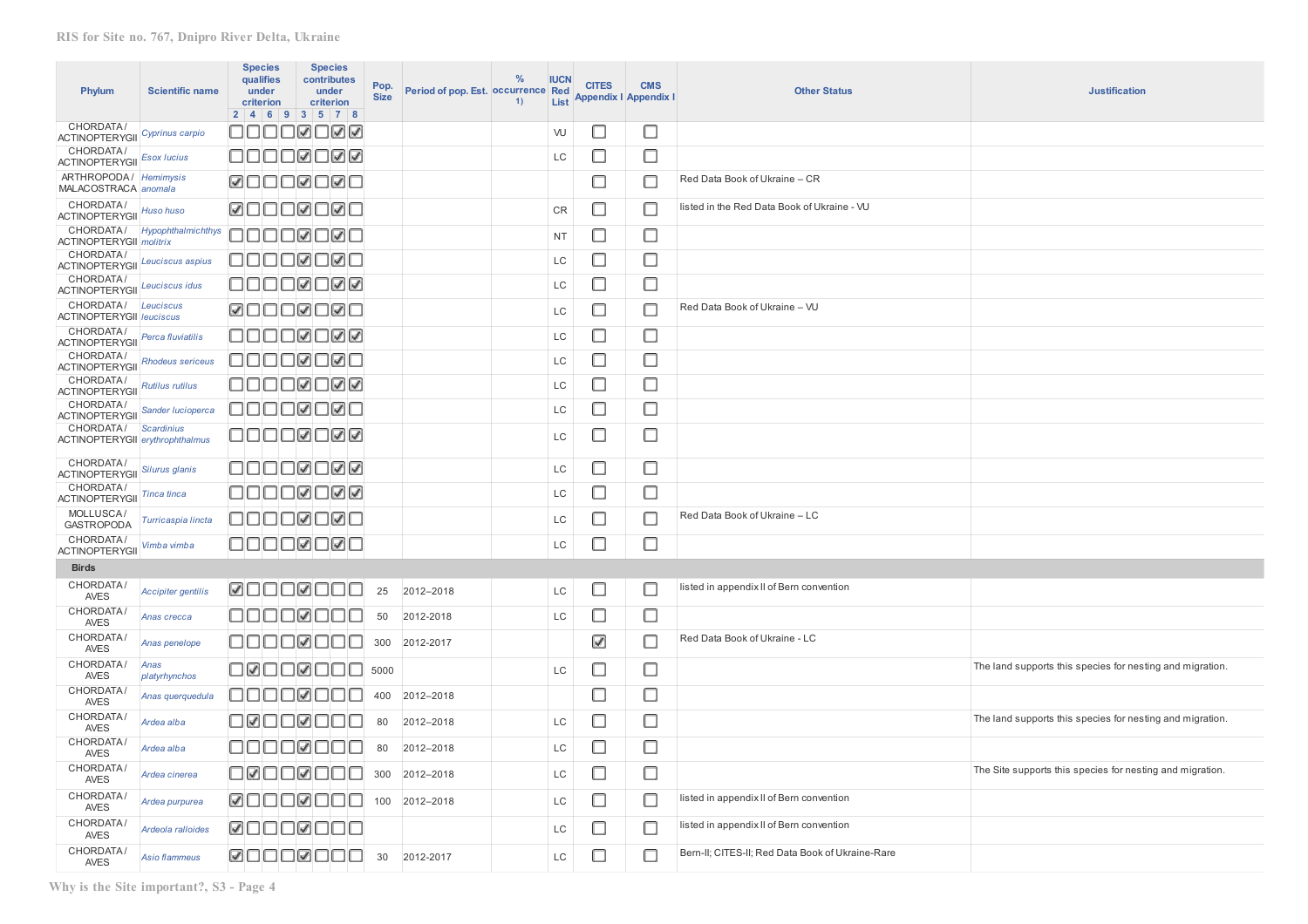| Phylum                   | <b>Scientific name</b>          | <b>Species</b><br><b>qualifies</b><br>under<br>criterion | <b>Species</b><br>contributes<br>under<br>criterion<br>2   4   6   9   3   5   7   8 | Pop.<br><b>Size</b> | Period of pop. Est. Occurrence Red | $\frac{0}{6}$<br><b>IUCN</b><br>1)<br>List | <b>CITES</b> | <b>CMS</b><br><b>Appendix I Appendix I</b> | <b>Other Status</b>                      | <b>Justification</b>                                      |
|--------------------------|---------------------------------|----------------------------------------------------------|--------------------------------------------------------------------------------------|---------------------|------------------------------------|--------------------------------------------|--------------|--------------------------------------------|------------------------------------------|-----------------------------------------------------------|
| CHORDATA/<br><b>AVES</b> | Aythya ferina                   | <b>ZOOOZZO</b> I                                         |                                                                                      | 20                  | 2012-2017                          | <b>VU</b>                                  | □            | ☑                                          | Red Data Book of Ukraine - VU            |                                                           |
| CHORDATA/<br><b>AVES</b> | Aythya fuligula                 | oøooøoo                                                  |                                                                                      | 5000                |                                    | LC                                         | □            | С                                          |                                          | The Site supports this species during migrations.         |
| CHORDATA/<br><b>AVES</b> | Aythya nyroca                   | <b>MOOOMMO</b> I                                         |                                                                                      | 40                  | 2012-2017                          | <b>NT</b>                                  | О            | ☑                                          | Red Data Book of Ukraine - VU            |                                                           |
| CHORDATA/<br><b>AVES</b> | <b>Botaurus stellaris</b>       | <b>ØOOOØOO</b> I                                         |                                                                                      | 40                  | 2012-2018                          | LC                                         | О            | С                                          | listed in appendix II of Bern convention |                                                           |
| CHORDATA/<br><b>AVES</b> | <b>Bucephala</b><br>clangula    | <b>ZOOOZZO</b>                                           |                                                                                      | 40                  | 2012-2017                          | LC                                         | □            | С                                          | Red Data Book of Ukraine-Rare            |                                                           |
| CHORDATA/<br><b>AVES</b> | <b>Buteo buteo</b>              | <b>MOOOMOO</b>                                           |                                                                                      | 25                  | 2012-2018                          | LC                                         | □            | С                                          | listed in appendix II of Bern convention |                                                           |
| CHORDATA/<br><b>AVES</b> | Egretta garzetta                | <b>ØOOOØOO</b>                                           |                                                                                      | 40                  | 2012-2018                          | LC                                         | П            | С                                          | listed in appendix II of Bern convention |                                                           |
| CHORDATA/<br><b>AVES</b> | Fulica atra                     | □Ø□□Ø□□                                                  |                                                                                      | 1800                |                                    | LC                                         | U            | С                                          |                                          | The Site supports this species for nesting and migration. |
| CHORDATA/<br><b>AVES</b> | Haematopus<br>ostralegus        | <b>MOOOMAO</b> I                                         |                                                                                      | 20                  | 2012-2017                          | <b>NT</b>                                  | О            | С                                          | Red Data Book of Ukraine-VU              |                                                           |
| CHORDATA/<br><b>AVES</b> | Haliaeetus<br>albicilla         | <b>ØOOOØØO</b> I                                         |                                                                                      | 35                  | 2012-2017                          | <b>LC</b>                                  | ☑            | ☑                                          | Red Data Book of Ukraine-Rare            |                                                           |
| CHORDATA<br><b>AVES</b>  | <b>Ixobrychus</b><br>minutus    | <b>ØOOOØOO</b> I                                         |                                                                                      | 500                 | 2012-2018                          | LC                                         | □            | С                                          | listed in appendix II of Bern convention |                                                           |
| CHORDATA/<br><b>AVES</b> | <b>Nycticorax</b><br>nycticorax |                                                          | <b>ØOOOØOOO</b>                                                                      | 200                 | 2012-2018                          | <b>LC</b>                                  | Ω            | С                                          | listed in appendix II of Bern convention |                                                           |
| CHORDATA/<br><b>AVES</b> | Phalacrocorax<br>carbo          |                                                          | 0000000                                                                              | 10000               |                                    | LC                                         | □            | С                                          |                                          | The Site supports this species for nesting and migration. |
| CHORDATA/<br><b>AVES</b> | Plegadis<br>falcinellus         |                                                          | <u> MOOOMOOO</u>                                                                     |                     |                                    | LC                                         | □            | Г                                          | Red Data Book of Ukraine - VU            |                                                           |
| CHORDATA/<br><b>AVES</b> | Podiceps cristatus              | onoonoo                                                  |                                                                                      | 800                 |                                    | LC                                         | □            | С                                          |                                          | The Site supports this species for nesting and migration. |
| CHORDATA/<br><b>AVES</b> | Tadorna<br>ferruginea           | <b>ZOOOZZO</b> I                                         |                                                                                      | 40                  | 2012-2017                          | LC                                         | □            | С                                          | Red Data Book of Ukraine-VU              |                                                           |

*1) Percentage of the total biogeographic population at the site*

The islands are inhabited by small mammals, their species composition and number is higher than in riparian habitats. Six species are recorded: Microtus rossiaemeridionalis, Microtus socialis, Apodemus uralensis, Apodemus agrarius, Mus musculus, Rattus norvegicus. The scanty species in the site is Mustela erminea, which chiefly occurs in reedbeds. It is recorded in human settlements of the region. Through habitats, located along a wide network of irrigation canals and fishponds, it has also penetrated in steppe regions of southern Ukraine. In the last 5-7 years its number in the Dnipro reedbeds is slowly decreasing.

# 3.4 - Ecological communities whose presence relates to the international importance of the site

| Name of ecological community           | <b>Community qualifies under</b><br><b>Criterion 2?</b> | <b>Description</b>                                                                                                                        | <b>Justification</b>                                                                              |
|----------------------------------------|---------------------------------------------------------|-------------------------------------------------------------------------------------------------------------------------------------------|---------------------------------------------------------------------------------------------------|
| Community of Aldrovandeta vesiculosae) |                                                         | Rare association type of dominants.<br>Dominant-Adrovanda vesiculosa, included in<br>Red Data Book of Ukraine, Bern Convention<br>$(I)$ . | Green Data Book of Ukraine (status of<br>communities: endangered, restoration<br>potential: weak) |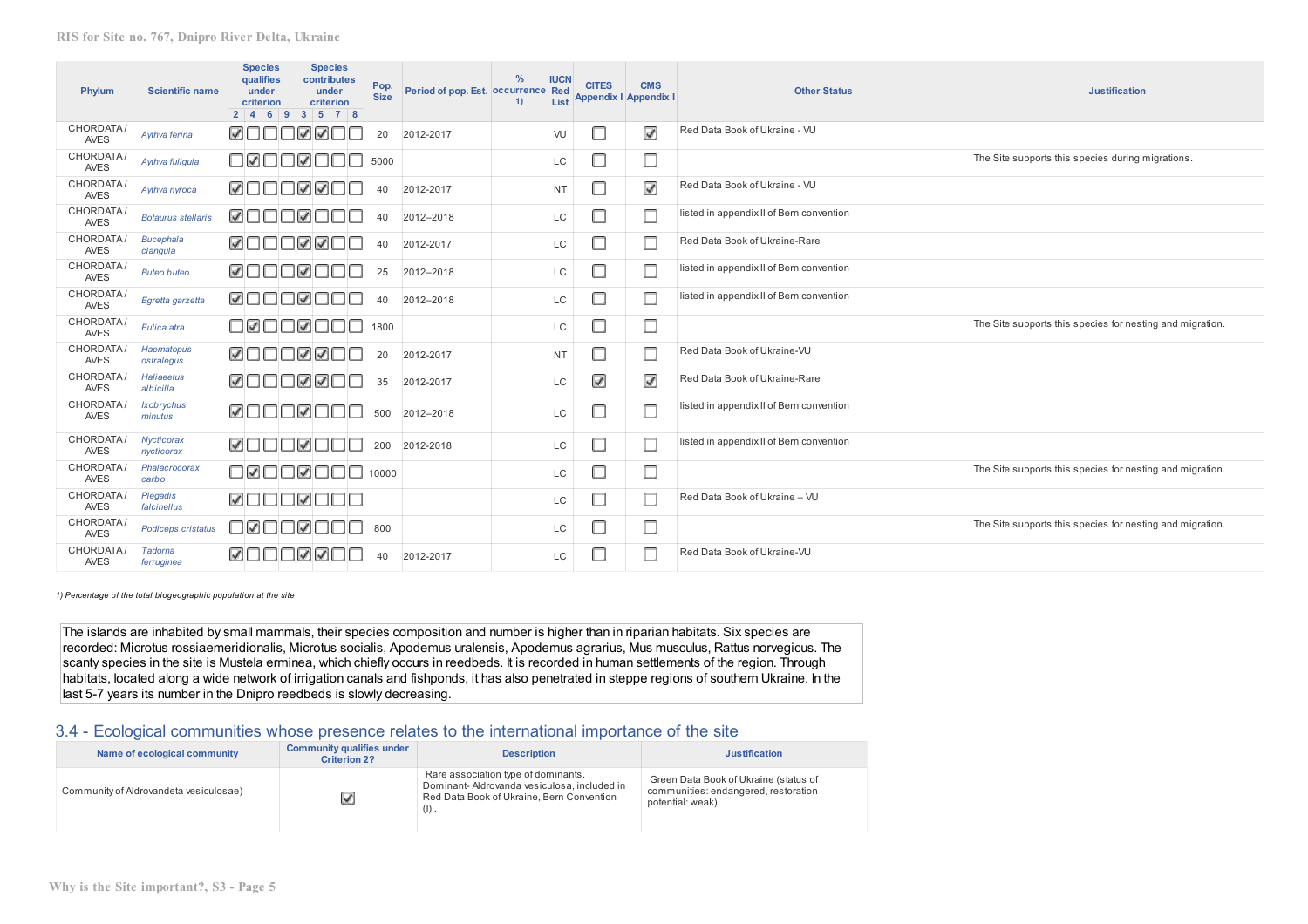| Name of ecological community                                                 | <b>Community qualifies under</b><br><b>Criterion 2?</b> | <b>Description</b>                                                                                                                                                                                                                                                           | <b>Justification</b>                                                                                                                                                   |
|------------------------------------------------------------------------------|---------------------------------------------------------|------------------------------------------------------------------------------------------------------------------------------------------------------------------------------------------------------------------------------------------------------------------------------|------------------------------------------------------------------------------------------------------------------------------------------------------------------------|
| Community of Trapeta natantis)                                               | $\blacktriangledown$                                    | Common and rare association types of<br>dominant species. Dominant is Trapa natans<br>and a co-dominant - Salvinia natans,<br>included in Red Data Book of Ukraine Ta Bern<br>Convention (I) . Co-ominant-Nymphoides<br>peltata, included in Red Data Book of<br>Ukraine.    | Green Data Book of Ukraine (status of<br>communities: typical, restoration potential:<br>satisfactory)                                                                 |
| Community of Nuphareta luteae                                                | ☑                                                       | Common association type of dominant<br>species. Co-dominants - Trapa natans,<br>Nymphoides peltata, Salvinia natans,<br>included in Red Data Book of Ukraine. Trapa<br>natans and Salvinia natans are also included<br>in the Bern Convention (I).                           | Green Data Book of Ukraine (status of<br>communities: typical, restoration potential:<br>satisfactory)                                                                 |
| Community of Nymphaeeta albae                                                | ☑                                                       | Common association type of dominant<br>species. Co-dominants - Trapa natans,<br>Nymphoides peltata, Salvinia natans,<br>included in Red Data Book of Ukraine. Trapa<br>natans and Salvinia natans are also included<br>in the Bern Convention (I).                           | Green Data Book of Ukraine (status of<br>communities: rare, restoration potential:<br>satisfactory). Botanic-geographical value:<br>dominant species within the range. |
| Community of Nymphoideta peltatae                                            | V                                                       | Rare association type of dominant of main<br>and subdivided layers. Dominant-<br>Nymphoides peltata, included in Red Data<br>Book of Ukraine, Co-dominants - Marsilea<br>quadrifolia, Salvinia natans, included in the<br>Red Data Book of Ukraine and Bern<br>Convention (I | Green Data Book of Ukraine (status of<br>communities: rare, restoration potential:<br>satisfactory).                                                                   |
| Community of Salvinieta natantis                                             | ☑                                                       | Common association type of dominant<br>species. Dominant-Salvinia natans, included<br>in the Red Data Book of Ukraine, Bern<br>Convention (I).                                                                                                                               | Green Data Book of Ukraine (status of<br>communities: typical, restoration potential:<br>satisfactory). Dominant species within the<br>range.                          |
| C1.222 - Floating Hydrocharis morsus-ranae<br>rafts                          | ☑                                                       | Free-floating surface communities of<br>Palaearctic waters rich in Hydrocharis<br>morsus-ranae.                                                                                                                                                                              | Listed in Resolution 4 of Bern Convention                                                                                                                              |
| C1.223 - Floating Stratiotes aloides rafts                                   | ☑                                                       | Free-floating communities of Palaearctic<br>waters dominated by Stratiotes aloides.                                                                                                                                                                                          | Listed in Resolution 4 of Bern Convention                                                                                                                              |
| C1.224 - Floating Utricularia australis and<br>Utricularia vulgaris colonies | ☑                                                       | Free-floating communities of more or less<br>nutrient-rich Palaearctic waters dominated by<br>bladderworts (Utricularia australis, Utricularia<br>vulgaris).                                                                                                                 | Listed in Resolution 4 of Bern Convention                                                                                                                              |
| C1.225 - Floating Salvinia natans mats                                       | ☑                                                       | Free-floating communities of Central and<br>Eastern Europe dominated by the free-<br>floating non-indigenous fern Salvinia natans,<br>often forming dense and extensive mats.                                                                                                | Listed in Resolution 4 of Bern Convention                                                                                                                              |
| C1.226 - Floating Aldrovanda vesiculosa<br>communities                       | ☑                                                       | Rare aquatic formations of Central and<br>Eastern Europe, dispersed from southern<br>Brandenburg and Lake Constance east to the<br>Ukraine, with a former outpost in eastern<br>Lithuania, harbouring the carnivorous, free-<br>floating Droseraceae Aldrovanda vesiculosa   | Listed in Resolution 4 of Bern Convention                                                                                                                              |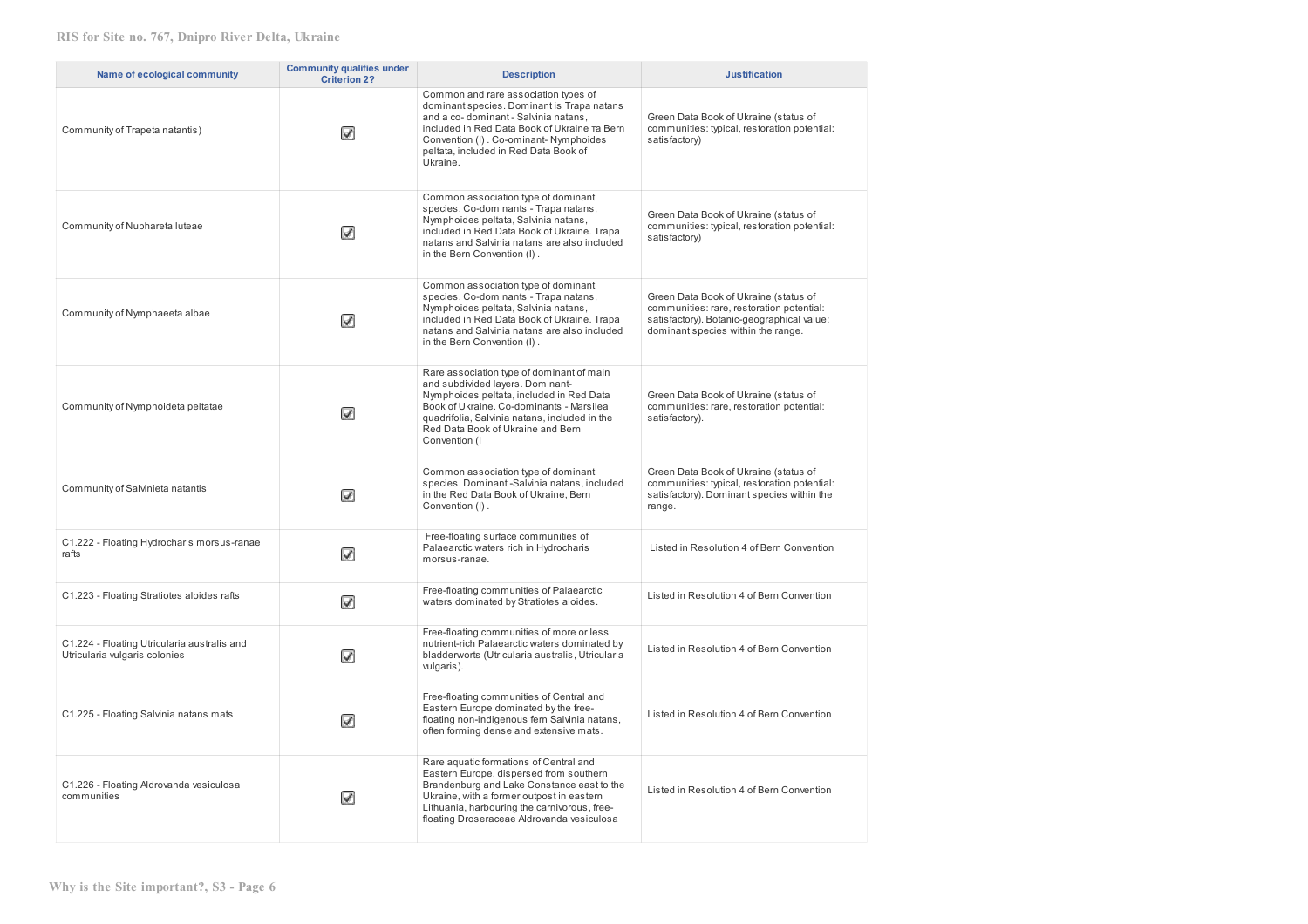| Name of ecological community                                                                        | <b>Community qualifies under</b><br><b>Criterion 2?</b> | <b>Description</b>                                                                                                                                                                                                                                                       | <b>Justification</b>                      |
|-----------------------------------------------------------------------------------------------------|---------------------------------------------------------|--------------------------------------------------------------------------------------------------------------------------------------------------------------------------------------------------------------------------------------------------------------------------|-------------------------------------------|
| C1.32 - Free-floating vegetation of eutrophic<br>waterbodies                                        | V                                                       | Free-floating surface communities of more or<br>less nutrient-rich waters, with for example<br>Lemna minor, Spirodela polyrhiza, Wolffia<br>arrhiza, Salvinia natans, Ceratophyllum<br>submersum, Stratiotes aloides, and<br>communities of Hydrocharition, Utricularion | Listed in Resolution 4 of Bern Convention |
| C1.33 - Rooted submerged vegetation of<br>eutrophic waterbodies                                     | ☑                                                       | Formations of water bodies constituted by<br>submerged, rooted, perennial phanerogams<br>with often emerging flower spikes, in<br>particular entirely immersed pondweeds of<br>genus Potamogeton.                                                                        | Listed in Resolution 4 of Bern Convention |
| C1.3411 - Ranunculus communities in<br>shallow water                                                | ☑                                                       | Communities dominated by water crowfoots,<br>Ranunculus sp. with both submerged and<br>floating leaves, characteristic mostly of<br>shallow Palaearctic waters with fluctuating<br>water levels, susceptible to occasional drying.                                       | Listed in Resolution 4 of Bern Convention |
| C1.3413 - Hottonia palustris beds in shallow<br>water                                               | ☑                                                       | Communities of shallow Palaearctic waters<br>dominated by Hottonia palustris.                                                                                                                                                                                            | Listed in Resolution 4 of Bern Convention |
| C2.34 - Eutrophic vegetation of slow-flowing<br>rivers                                              | ☑                                                       | Euhydrophyte communities of Palaearctic<br>streams rich in nutrients                                                                                                                                                                                                     | Listed in Resolution 4 of Bern Convention |
| C2.33 - Mesotrophic vegetation of slow-<br>flowing rivers                                           | ⊽                                                       | Euhydrophyte communities of Palaearctic<br>streams moderately rich in nutrients                                                                                                                                                                                          | Listed in Resolution 4 of Bern Convention |
| C3.51 - Euro-Siberian dwarf annual<br>amphibious swards                                             | V                                                       | Dwarf oligo-mesotrophic annual<br>communities of recently emerged muds and<br>sands of the nemoral, boreonemoral and<br>boreal regions. Terrestrial forms of<br>amphibious species and annual species are<br>frequent.                                                   | Listed in Resolution 4 of Bern Convention |
| D5.2 - Beds of large sedges normally without<br>free-standing water                                 | V                                                       | Terrestrialized stands of tall Carex, Cladium<br>and Cyperus, usually species-poor and often<br>dominated by one species, growing on<br>waterlogged ground. These species also<br>grow as emergents and fringing vegetation<br>beside water bodies                       | Listed in Resolution 4 of Bern Convention |
| E1.9 - Open non-Mediterranean dry acid and<br>neutral grassland, including inland dune<br>grassland | ☑                                                       | Open grassland, often with therophytes, of the<br>nemoral, boreonemoral and<br>submediterranean zones, developed on raw<br>non-calcareous soils, especially on inland<br>dunes and fixed sands.                                                                          | Listed in Resolution 4 of Bern Convention |
| E3.4 - Moist or wet eutrophic and mesotrophic<br>grassland                                          | V                                                       | Wet eutrophic and mesotrophic grasslands<br>and flood meadows of the boreal and<br>nemoral zones, dominated by grasses<br>Poaceae, rushes Juncus spp. or club-rush<br>Scirpus sylvaticus.                                                                                | Listed in Resolution 4 of Bern Convention |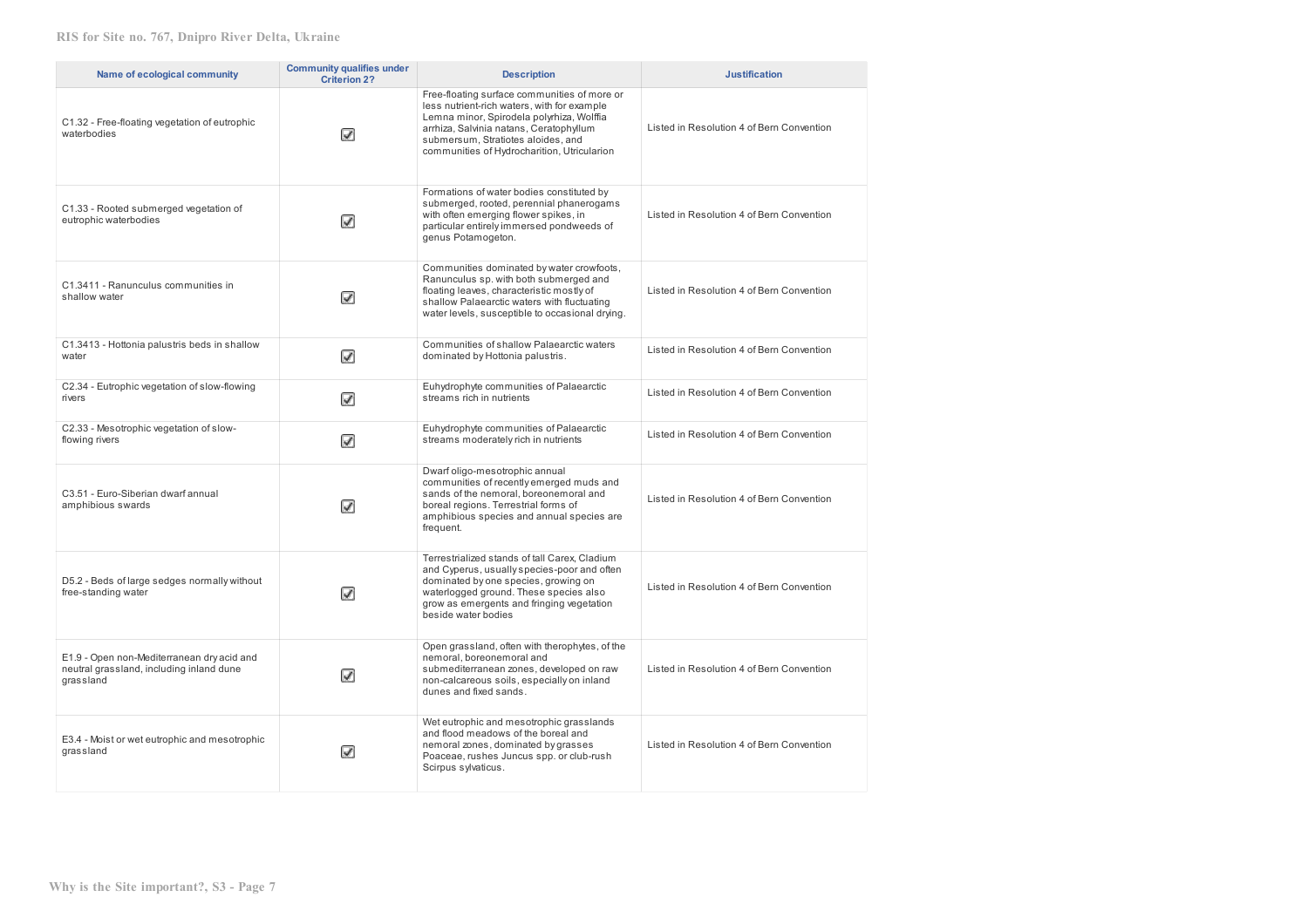| Name of ecological community                                  | <b>Community qualifies under</b><br><b>Criterion 2?</b> | <b>Description</b>                                                                                                                                                                                                                                                    | <b>Justification</b>                      |
|---------------------------------------------------------------|---------------------------------------------------------|-----------------------------------------------------------------------------------------------------------------------------------------------------------------------------------------------------------------------------------------------------------------------|-------------------------------------------|
| E5.4 - Moist or wet tall-herb and fern fringes<br>and meadows | $\blacktriangleright$                                   | Tall-herb and fern vegetation of the nemoral<br>and boreal zones, including stands of tall<br>herbs on hills and mountains below the<br>montane level. Tall herbs are often dominant<br>along watercourses, in wet meadows and in<br>shade at the edge of woodlands.  | Listed in Resolution 4 of Bern Convention |
| F9.1 - Riverine scrub                                         | ☑                                                       | Scrub of broad-leaved willows, e.g. Salix sp.                                                                                                                                                                                                                         | Listed in Resolution 4 of Bern Convention |
| G1.11 - Riverine Salix woodland                               | V                                                       | Salix spp. scrub or arborescent formations,<br>lining flowing water and submitted to periodic<br>flooding, developed on recently deposited<br>alluvion.                                                                                                               | Listed in Resolution 4 of Bern Convention |
| G1.3 - Mediterranean riparian woodland                        | ☑                                                       | Alluvial forests and gallery woods of the<br>mediterranean region. Dominance may be of<br>a single species, of few species or mixed<br>with many species including Fraxinus,<br>Liquidambar, Platanus, Populus, Salix,<br>Ulmus. Excludes mediterranean Salix woods   | Listed in Resolution 4 of Bern Convention |
| X35 - Inland Sand Dunes                                       | V                                                       | Sand bodies of eolian origin, possessing<br>constructional relief and separated from the<br>coast and its dune cordons by nondunal<br>habitats, developed within the boreal,<br>nemoral, steppic, warm - temperate humid,<br>mediterranean or subdesert steppe zones. | Listed in Resolution 4 of Bern Convention |

#### Optional text box to provide further information

The Site "Dnipro River Delta" is a central part of the Lower Dnipro floodplain. Aquatic, boggy, meadow, scrub, tree and halophytic vegetation can be found. Aquatic vegetation is widespread and diverse. Common classes of vegetation are Lemnetea (representatives - Hydrocharis morsus-ranae, Lemna gibba, L. minor, L. trisulca, Salvinia natans, Spirodella polyrhiza) and Potametea (Ceratophyllum demersum, Elodea canadensis, Myriophyllum spicatum, M. verticillatum, Potamogeton compresus, P. crispus, P. lucens, P. perfoliatus, Utricularia vulgaris). Boggy communities occupy almost haft of the Site and, if taken together with aquatic communities, they cover 80.0% of the area. The main dominant of boggy massifs of the lower Dnipro is Phragmites australis. In addition, the dominants of grassy bogs can be Typha angustifolia and T. latifolia, as well as representatives of the genus Carex sp.div. (e.g. Carex acutiformis and C. riparia.)

The tree-scrub vegetation is widely represented in the site. The most common species are Salix alba, Populus nigra, Alnus glutinosa. The thickets of Salix cinerea and S. Triandra are also abundant.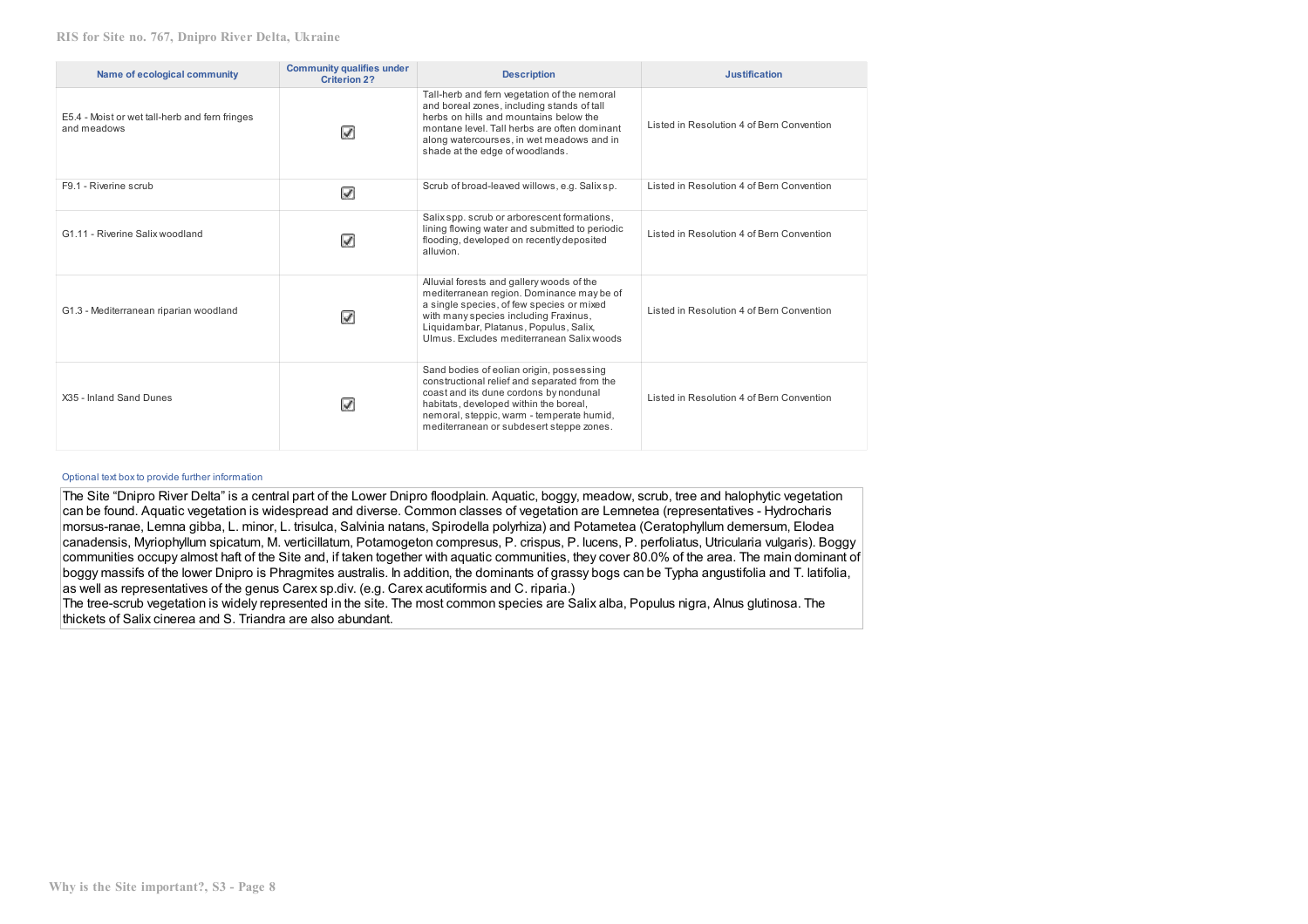# 4 - What is the Site like? (Ecological character description)

# 4.1 - Ecological character

The Dnipro River Delta is an ecotonic zone of the river-sea type and characterized by a high diversity of species and coenoses. There is a mosaic of delta branches, lakes, floodplain forests and areas with wetland vegetation. The Site is represented by the delta of the Dnipro River, 47 km long, connected with the Black Sea via Dnipro-Buh Liman. It has all the typical characteristics for a large European delta complex. The river network of the delta is characterized by a uniform increase in the number of watercourses from the north-east to the southwest. The largest watercourses includes the main channel of the Dnipro, divided further downstream (below Kherson City) into the Vilkhovyi and the Staryi Dnipro, and magistral branches: Koshova, Rvach, Bakai, Konka. The water bodies of the Dnipro Delta occupy more than one-fifth of the total area of the Site. The largest of them are Zburivskyi Kut, Stebliivskyi Liman, Kardashikyi Liman, lakes Bile, Bezmen, Kruhle, Krasniukove, Nizhne Solonetske, Verkhne Solonetske, Liahushache, Didovo [8].

The climate of the territory is temperate continental with mild winter (average temperatures of winter months -1° -3°C) and hot summers (average temperatures + 22-23°C, maximum - more than 40 °C). The average annual temperature in the last 5 years ranges from 11.4-11.7 °C and has a steady tendency to increase. According to the climate classification of V.P. Köppen, the climate is moderately cold with uniform humidity and hot summer (Dfa). The climate is formed under the influence of the cold continental air masses of Scandinavia and Asia, as well as warm subtropical air masses of the Mediterranean and Atlantic oceans. For the Black Sea lowland, the western transition is prevailing, which determines the nature of the cyclonic activity in the region. Cyclones, acting in the lower reaches, are mainly those from central Europe and the northern regions of Africa. The exceptions are the southern cyclones that are formed over the eastern part of the Mediterranean and the Black Sea. During their passage over the territory of southern Ukraine, they bring heavy showers, strong winds (usually of southern directions) and rising water levels caused by wind-driven phenomena on the Dnipro. The average long-term annual rainfall in the region is about 400 mm, but this amount has been increasing during the last decades. Annual evaporation from the land surface is 428 mm, highest in May-July, and lowest in January. Annual evaporation from the water surface is much higher and equals to 880-1050 mm. The wind is the most changeable characteristic of the region. In the territory of the National Park the winds of the north-eastern, eastern and south-western directions dominate [4, 8].

Dangerous hydrometeorological phenomena in the Site include strong winds and ice-hoarfrost deposition. Whirlwinds occur every 5-7 years. The climate of Kherson Region is characterized by summer hot dry winds and winter thaws, which often negatively affect the floristic and faunal groups of the region in some seasons.

The territory of the Site is one of major routes to transport goods by river and sea transport. A navigation approach channel goes along the Rvach river that belongs to the waters of Kherson seaport. Countryside cottages, located on the islands of Velykyi Potiomkinskyi, Bilohrudiv and others, provide an additional significant impact on the status of the wetland.

# 4.2 - What wetland type(s) are in the site?

|  | Marine or coastal wetlands |
|--|----------------------------|
|  |                            |

| Wetland types (code and<br>name)         | Local name | Ranking of extent (1: greatest - 4: least) | Area (ha)<br>of wetland type | Justification of Criterion 1 |
|------------------------------------------|------------|--------------------------------------------|------------------------------|------------------------------|
| G: Intertidal mud. sand or<br>salt flats |            |                                            |                              | Representative               |
| I: Intertidal forested<br>wetlands       |            |                                            |                              | Representative               |

#### Inland wetlands

| iniang wetlangs                                                                              |            |                                            |                              |                                     |
|----------------------------------------------------------------------------------------------|------------|--------------------------------------------|------------------------------|-------------------------------------|
| Wetland types (code and<br>name)                                                             | Local name | Ranking of extent (1: greatest - 4: least) | Area (ha)<br>of wetland type | <b>Justification of Criterion 1</b> |
| Fresh water > Flowing<br>water $\gg$<br>L: Permanent inland deltas                           |            | $\overline{2}$                             |                              | Representative                      |
| Fresh water > Flowing<br>water >> M: Permanent<br>rivers/<br>streams/<br>creeks              |            | 3                                          |                              | Representative                      |
| Fresh water > Lakes and<br>pools<br>>> O: Permanent<br>freshwater lakes                      |            | 3                                          |                              | Representative                      |
| Fresh water > Marshes on<br>inorganic<br>soils >> Xf: Freshwater,<br>tree-dominated wetlands |            | $\overline{2}$                             |                              | Representative                      |
| Fresh water > Flowing<br>water $\gg$<br>Y: Permanent Freshwater<br>springs; oases            |            | $\overline{2}$                             |                              | Representative                      |

Human-made wetlands

| Wetland types (code and<br>name)                 | Local name                        | Ranking of extent (1: greatest - 4: least) | Area (ha)<br>of wetland type |
|--------------------------------------------------|-----------------------------------|--------------------------------------------|------------------------------|
| 9: Canals and drainage<br>channels or<br>ditches | Approach canal to Kherson seaport |                                            |                              |

# 4.3 - Biological components

4.3.1 - Plant species

Other noteworthy plant species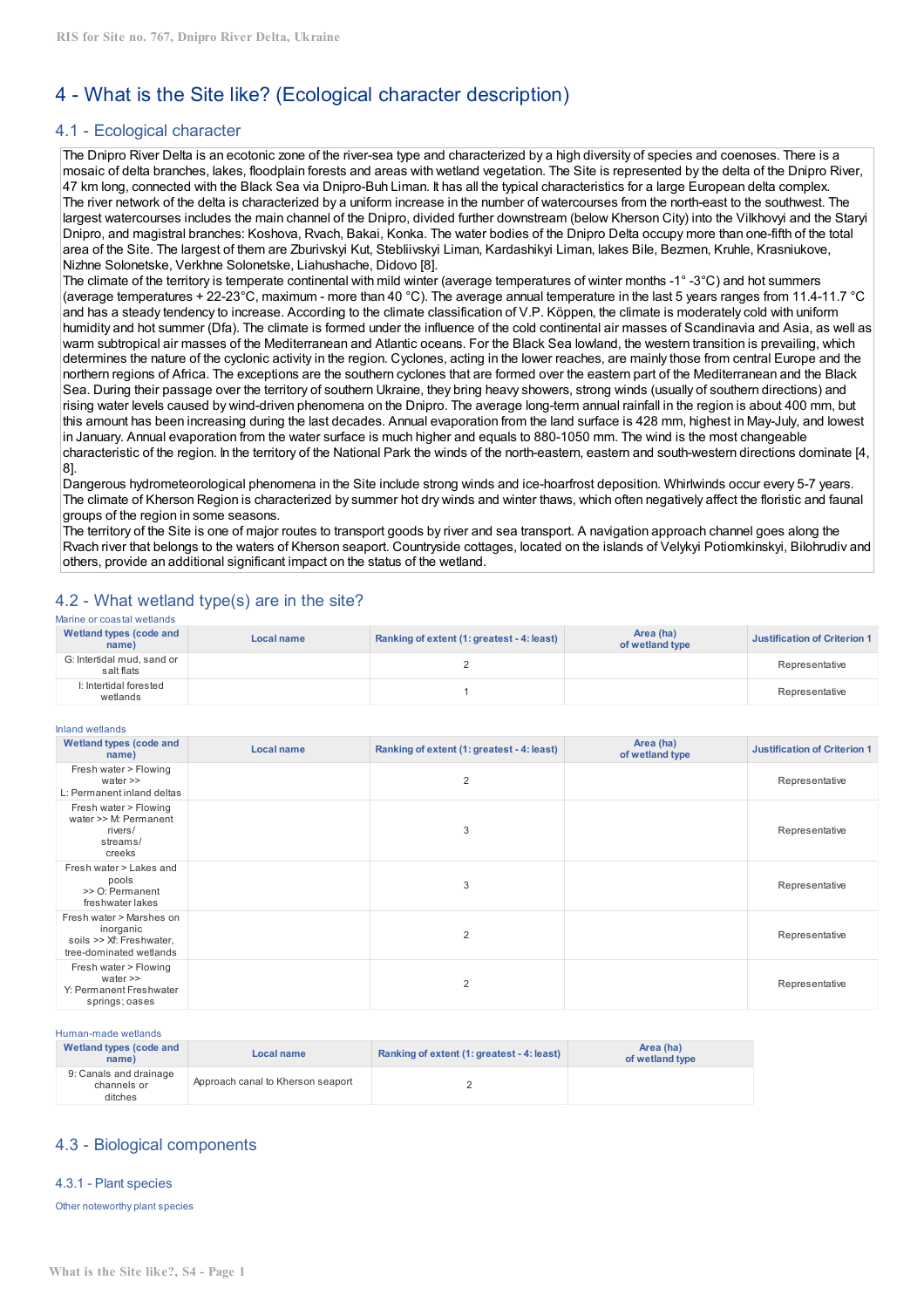**RIS for Site no. 767, Dnipro River Delta, Ukraine**

| <b>Phylum</b>              | <b>Scientific name</b> | Position in range / endemism / other           |
|----------------------------|------------------------|------------------------------------------------|
| TRACHEOPHYTA/MAGNOLIOPSIDA | Nymphaea alba          | Included in the Red List of Kherson<br>Region. |

| Invasive alien plant species |                        |                        |                              |  |
|------------------------------|------------------------|------------------------|------------------------------|--|
| <b>Phylum</b>                | <b>Scientific name</b> | <i>Impacts</i>         | <b>Changes at RIS update</b> |  |
| TRACHEOPHYTA/MAGNOLIOPSIDA   | Amorpha fruticosa      | Actual (major impacts) | increase                     |  |

#### 4.3.2 - Animal species

Invasive alien animal species

| <b>Phylum</b>            | <b>Scientific name</b>   | <b>Impacts</b>         | <b>Changes at RIS update</b> |
|--------------------------|--------------------------|------------------------|------------------------------|
| CHORDATA/ACTINOPTERYGII  | Carassius gibelio        | Actual (major impacts) | No change                    |
| <b>CHORDATA/MAMMALIA</b> | Nyctereutes procyonoides | Actual (major impacts) | No change                    |
| <b>CHORDATA/MAMMALIA</b> | Ondatra zibethicus       | Actual (major impacts) | No change                    |

# 4.4 - Physical components

#### 4.4.1 - Climate

| <b>Climatic region</b>                             | <b>Subregion</b>                                                                      |
|----------------------------------------------------|---------------------------------------------------------------------------------------|
| D: Moist Mid-Latitude<br>climate with cold winters | Dfa: Humid continental<br>(Humid with severe winter,<br>no dry season, hot<br>summer) |

The climate is moderately continental, characterised by summer drought and mild winters with an annual frost-free period of 180-210 days. Snow cover may last 20-40 days in some years; however winters without snow are frequent. When it does snow, cover is generally unstable, with frequent thaws. The average July temperature is 20°C, while average January temperature is 2.5°C. Annual precipitation is 320-350 mm, occurring mainly as summer storms.

## 4.4.2 - Geomorphic setting

| a) Minimum elevation above sea level (in<br>0<br>metres) |  |
|----------------------------------------------------------|--|
| a) Maximum elevation above sea level (in<br>1<br>metres) |  |
| Entire river basin                                       |  |
| Upper part of river basin $\Box$                         |  |
| Middle part of river basin $\Box$                        |  |
| Lower part of river basin                                |  |
| More than one river basin                                |  |
| Not in river basin                                       |  |
| Coastal                                                  |  |
|                                                          |  |

Please name the river basin or basins. If the site lies in a sub-basin, please also name the larger river basin. For a coastal/marine site, please name the sea or ocean.

Dnipro River with branches and channels

# 4.4.3 - Soil

Organic Z

 $U_{\text{P}}$ <sup>(Update)</sup> Changes at RIS update No change  $\textcircled{\small{}}$  Increase  $\textcircled{\small{}}$  Decrease  $\textcircled{\small{}}$  Unknown  $\textcircled{\small{}}$ 

No available information  $\square$ 

Are soil types subject to change as a result of changing hydrological  $Y$ es  $\bigcirc$  No conditions (e.g., increased salinity or acidification)?

# 4.4.4 - Water regime

| Water permanence                   |                              |  |
|------------------------------------|------------------------------|--|
| Presence?                          | <b>Changes at RIS update</b> |  |
| Usually permanent water<br>present | unknown                      |  |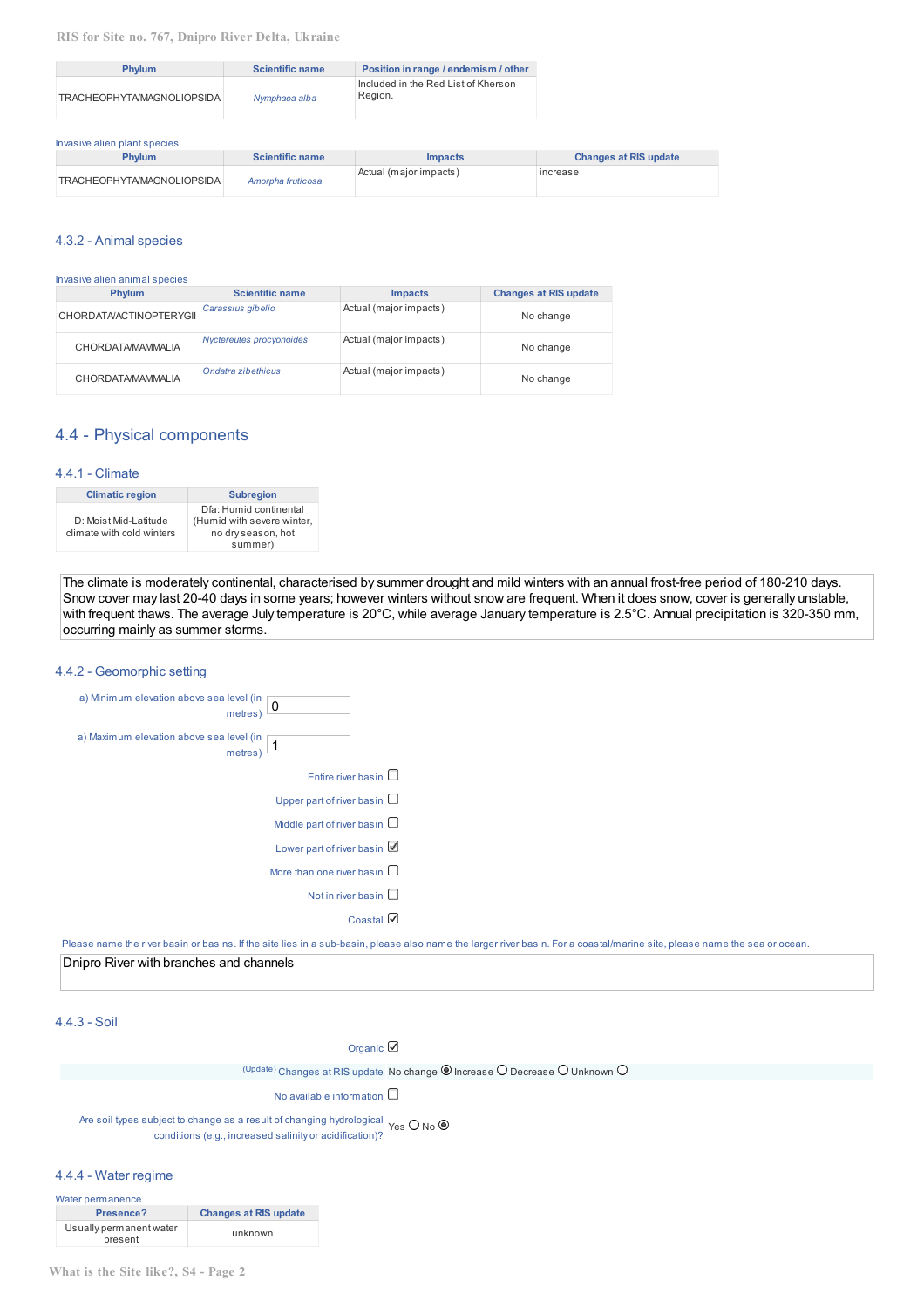#### **RIS for Site no. 767, Dnipro River Delta, Ukraine**

#### Source of water that maintains character of the site

| Presence?                          | <b>Predominant water source</b> | <b>Changes at RIS update</b> |
|------------------------------------|---------------------------------|------------------------------|
| Water inputs from<br>precipitation |                                 | unknown                      |
| Water inputs from surface<br>water | ✔                               | unknown                      |
| Water inputs from<br>groundwater   |                                 | unknown                      |

#### Water destination

| <b>Changes at RIS update</b> |  |
|------------------------------|--|
| No change                    |  |
|                              |  |
|                              |  |

| Stability of water regime                     |                              |  |  |  |
|-----------------------------------------------|------------------------------|--|--|--|
| Presence?                                     | <b>Changes at RIS update</b> |  |  |  |
| Water levels fluctuating<br>(including tidal) | No change                    |  |  |  |

#### Please add anycomments on the water regime and its determinants (if relevant). Use this boxto explain sites with complex hydrology:

The intensive study of the factors, affecting the functioning of the aquatic ecosystem of the Lower Dnipro in the last decade, is connected with the irreversible changes in its status caused by the construction of Kakhovka Hydropower Station-2, the enhancement of water management in the water objects of the region, and changes in research methods and ecosystem assessment according to the EU standards, etc. On the average, the maximum fluctuation of water levels within the site is 0.34 mBS, minimum is 0.46 mBs. Apart from seasonal phenomena, the water levels fluctuate due to the activity of Kakhovka Hydropower Station

#### 4.4.5 - Sediment regime

Significant accretion or deposition of sediments occurs on the site  $U_{\text{P}}$ <sup>(Update)</sup> Changes at RIS update No change  $\textcircled{\small{a}}$  Increase  $\textcircled{\small{b}}$  Decrease  $\textcircled{\small{b}}$  Unknown  $\textcircled{\small{b}}$ Significant transportation of sediments occurs on or through the site  $\boxtimes$  $U_{\text{P}}$ <sup>(Update)</sup> Changes at RIS update No change  $\textcircled{\small{P}}$  Increase  $\textcircled{\small{P}}$  Decrease  $\textcircled{\small{P}}$  Unknown  $\textcircled{\small{P}}$ Sediment regime unknown  $\square$ (ECD) Water temperature Minimum water temperature throughout the year within the site was 4.8 °С, maximum - 27 °С.

4.4.6 - Water pH

#### Alkaline (pH>7.4)

 $U_{\text{P}}$ <sup>(Update)</sup> Changes at RIS update No change  $\textcircled{1}$  Increase  $\textcircled{2}$  Decrease  $\textcircled{1}$  Unknown  $\textcircled{1}$ 

Unknown  $\square$ 

#### 4.4.7 - Water salinity

Fresh (<0.5 g/l)  $\boxtimes$ 

 $U_{\text{P}}$ <sup>(Update)</sup> Changes at RIS update No change  $\textcircled{\small{o}}$  Increase  $\textcircled{\small{o}}$  Decrease  $\textcircled{\small{o}}$  Unknown  $\textcircled{\small{o}}$ 

Unknown  $\Box$ 

#### 4.4.8 - Dissolved or suspended nutrients in water

Unknown <del>■</del>

#### 4.4.9 - Features of the surrounding area which may affect the Site

Please describe whether, and if so how, the landscape and ecological

characteristics in the area surrounding the Ramsar Site differ from the  $\,$ i) broadly $\,$ similar $\,$ U $\,$ ii) $\,$ significantly $\,$ different

site itself:

Surrounding area has greater urbanisation or development  $\boxtimes$ 

Surrounding area has higher human population density

Surrounding area has more intensive agricultural use  $\boxtimes$ 

Surrounding area has significantly different land cover or habitat types  $\Box$ 

#### Please describe other ways in which the surrounding area is different:

In Kherson Region there has been formed the Kherson industrial hub. The core area of it lies in Kherson cities, other key areas are Oleshki and Hola Prystan. It specializes in ship building and repairing, electrical and agricultural machine-building, textile and food (fruit and vegetable canning, meat and dairy, flour, confectionery) industries, building and construction industry. Suburban agriculture and recreational activities are highly developed as well. The recreation centres are the cities of Kherson and Hola Prystan, the village of Krynky of Tsiurupinsk District and others. Large areas in the Lower Dnipro region near Kherson are occupied by horticulture associations and countryside cottages. Settlements near the Dnipro and at the sea coast (Bilozerka, Oleksandrivka, Stanislav, Novozburivka, Zaliznyi Port) are centers of mass recreation. All these objects directly and indirectly influence on the status of wetlands.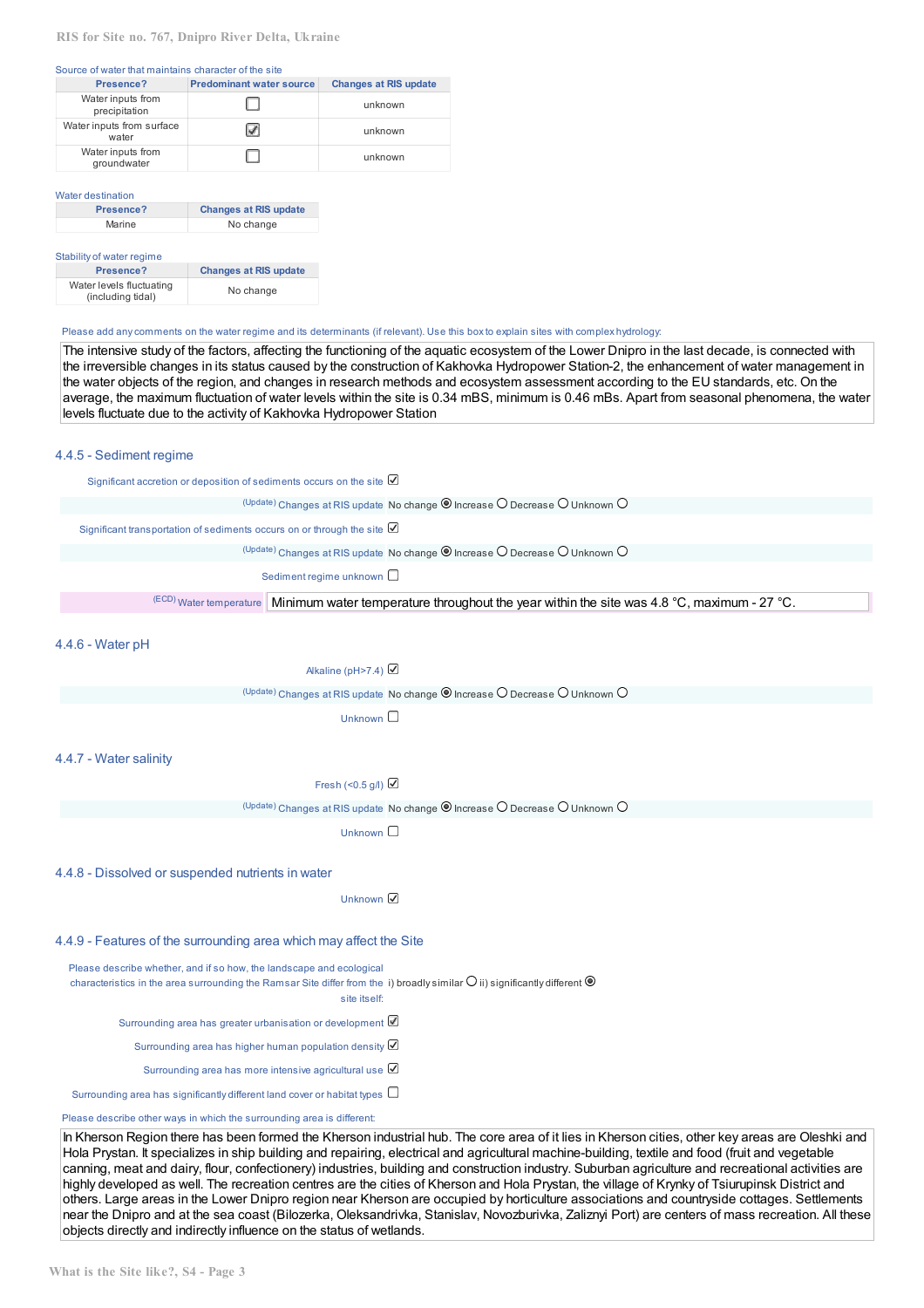# 4.5 - Ecosystem services

#### 4.5.1 - Ecosystem services/benefits

| <b>Provisioning Services</b> |                          |                                                         |                                |  |  |  |
|------------------------------|--------------------------|---------------------------------------------------------|--------------------------------|--|--|--|
|                              | <b>Ecosystem service</b> | <b>Examples</b>                                         | Importance/Extent/Significance |  |  |  |
|                              | Food for humans          | Sustenance for humans<br>(e.g., fish, molluscs, grains) | Medium                         |  |  |  |
|                              | Fresh water              | Water for irrigated<br>agriculture                      | High                           |  |  |  |
|                              | Fresh water              | Drinking water for humans<br>and/or livestock           | High                           |  |  |  |

Regulating Services

| <b>Ecosystem service</b> | <b>Examples</b>                                                   | Importance/Extent/Significance |
|--------------------------|-------------------------------------------------------------------|--------------------------------|
| regimes                  | Maintenance of hydrological Groundwater recharge and<br>discharge | Medium                         |

#### Cultural Services

| <b>Ecosystem service</b>    | <b>Examples</b>                                                                                   | Importance/Extent/Significance |
|-----------------------------|---------------------------------------------------------------------------------------------------|--------------------------------|
| Recreation and tourism      | Picnics, outings, touring                                                                         | High                           |
| Recreation and tourism      | Recreational hunting and<br>fishing                                                               | High                           |
| Spiritual and inspirational | Inspiration                                                                                       | High                           |
| Spiritual and inspirational | Cultural heritage (historical<br>and archaeological)                                              | High                           |
| Spiritual and inspirational | Aesthetic and sense of<br>place values                                                            | High                           |
| Scientific and educational  | Important knowledge<br>systems, importance for<br>research (scientific<br>reference area or site) | High                           |
| Scientific and educational  | Major scientific study site                                                                       | High                           |
| Scientific and educational  | Educational activities and<br>opportunities                                                       | High                           |
| Scientific and educational  | Long-term monitoring site                                                                         | High                           |
| Scientific and educational  | Type location for a taxon                                                                         | High                           |

#### Supporting Services

| <b>Ecosystem service</b> | <b>Examples</b>                                                                                                                                                           | Importance/Extent/Significance |  |  |
|--------------------------|---------------------------------------------------------------------------------------------------------------------------------------------------------------------------|--------------------------------|--|--|
| Biodiversity             | Supports a variety of all life<br>forms including plants,<br>animals and<br>microorganizms, the genes<br>they contain, and the<br>ecosystems of which they<br>form a part | High                           |  |  |
| Soil formation           | Sediment retention                                                                                                                                                        | Low                            |  |  |
| Soil formation           | Accumulation of organic<br>matter                                                                                                                                         | Low                            |  |  |
| Nutrient cycling         | Storage, recycling,<br>processing and acquisition<br>of nutrients                                                                                                         | Medium                         |  |  |
| Nutrient cycling         | Carbon<br>storage/sequestration                                                                                                                                           | Low                            |  |  |
| Pollination              | Support for pollinators                                                                                                                                                   | Low                            |  |  |

## Other ecosystem service(s) not included above:

Shipping services. Movement of vessels in waters of Kherson seaports.

Within the site: 1000

Outside the site: >10000

Have studies or assessments been made of the economic valuation of  $\gamma_{\rm {es}}$  O No  $\bullet$  Unknown ( ecosystem services provided bythis Ramsar Site?

#### 4.5.2 - Social and cultural values

i) the site provides a model of wetland wise use, demonstrating the application of traditional knowledge and methods of management and  $\square$ use that maintain the ecological character of the wetland

ii) the site has exceptional cultural traditions or records of former  $\Box$ civilizations that have influenced the ecological character of the wetland

iii) the ecological character of the wetland depends on its interaction  $\Box$ with local communities or indigenous peoples

iv) relevant non-material values such as sacred sites are present and their existence is strongly linked with the maintenance of the ecological  $\Box$ character of the wetland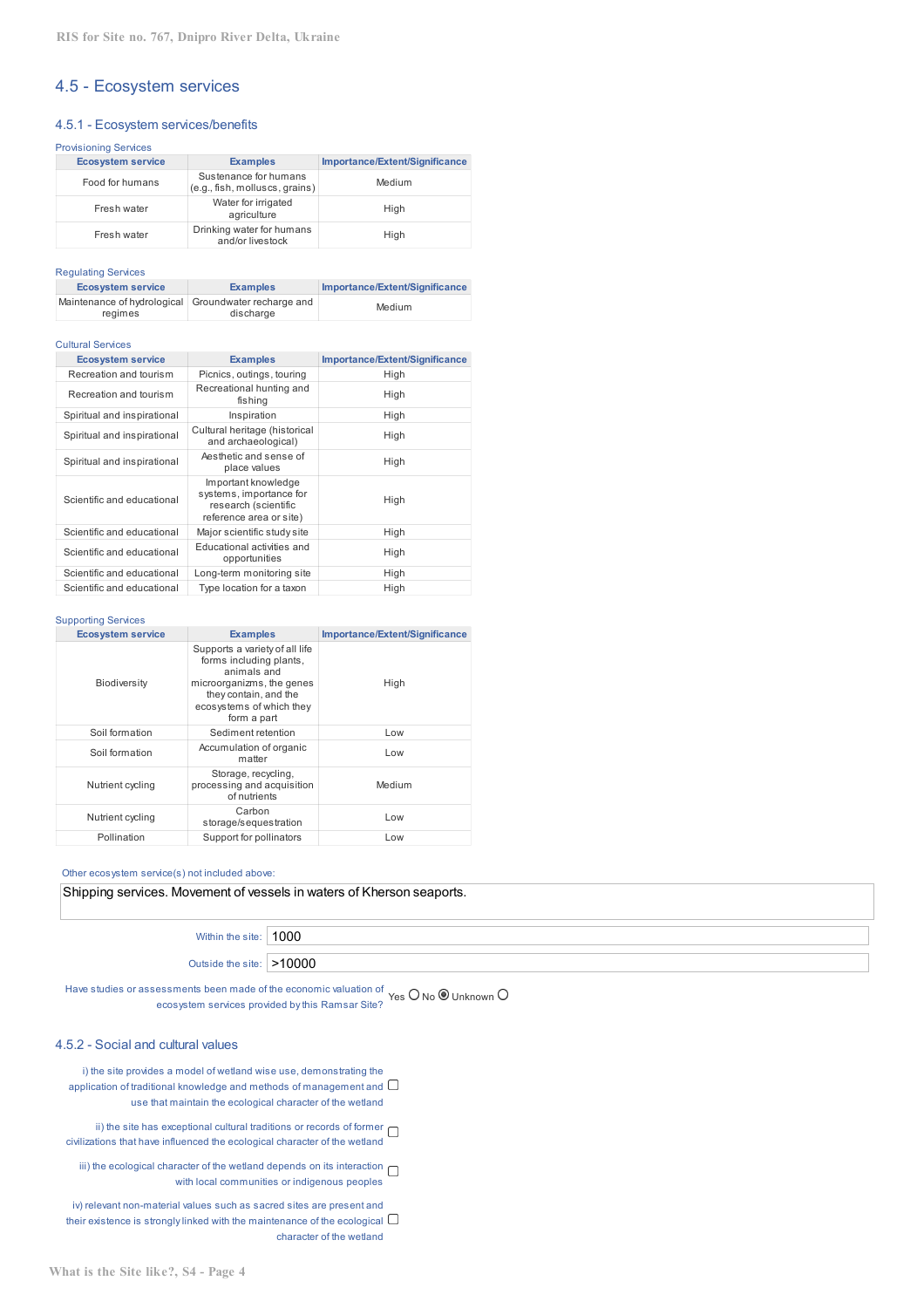<no data available>

# 4.6 - Ecological processes

<no data available>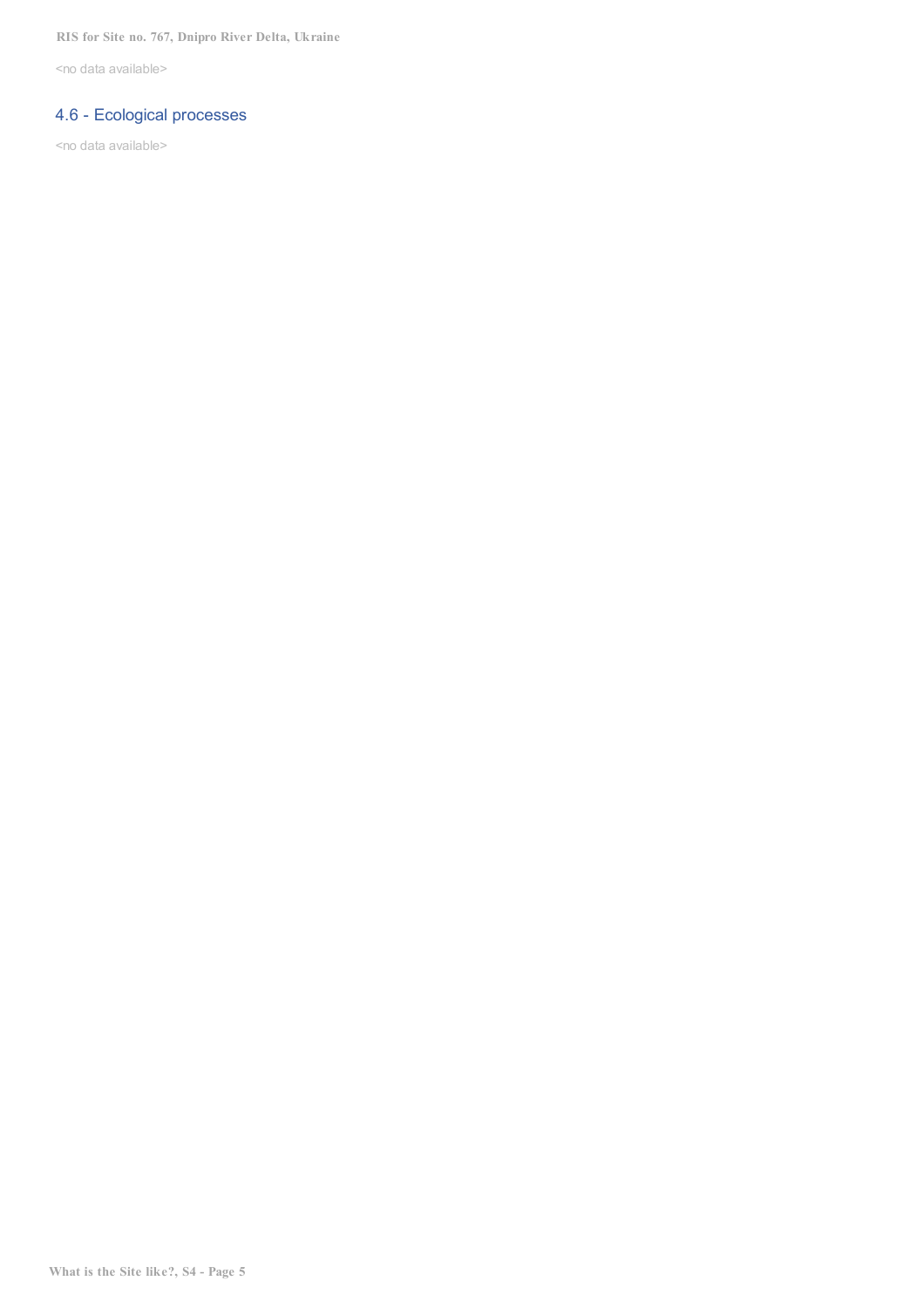# 5 - How is the Site managed? (Conservation and management)

# 5.1 - Land tenure and responsibilities (Managers)

#### 5.1.1 - Land tenure/ownership

| Public ownership                                         |                               |                         |  |  |  |  |  |
|----------------------------------------------------------|-------------------------------|-------------------------|--|--|--|--|--|
| <b>Category</b>                                          | <b>Within the Ramsar Site</b> | In the surrounding area |  |  |  |  |  |
| Provincial/region/state<br>government                    |                               |                         |  |  |  |  |  |
| Local authority,<br>municipality, (sub)district,<br>etc. |                               |                         |  |  |  |  |  |
| Other public ownership                                   |                               |                         |  |  |  |  |  |

#### Private ownership

| Category                                              | <b>Within the Ramsar Site</b> | In the surrounding area |
|-------------------------------------------------------|-------------------------------|-------------------------|
| Cooperative/collective (e.g.,<br>farmers cooperative) |                               |                         |
| Other types of<br>private/individual owner(s)         |                               |                         |

#### Provide further information on the land tenure / ownership regime (optional):

Within the wetland, which included in the Lower Dnipro National Nature Park, the use of natural resources (hunting, fish farming, fishing, grazing, hay-making, recreation, sand extraction, water transport (commercial and recreational)) is restricted and controlled. The adjacent lands are used for the mentioned purposed or for traditional agriculture (viticulture, irrigation, etc.).

The list of users and owners of lands: Kherson City Council; Bilozerka District: lands of state property (Dnipro and Rvach rivers), Bilozerske Forestry – lands of the forest fund; Hola Prystan District: Hola Prystan City Council – reserved lands of the reserve, Stara Zburivka Village Council –reserved lands, LLC "Delta-Luks" - lands of the forest fund; Tsiurupinsk District: Solontsy Village Council - lands of the forest fund, Tsiurupinsk City Council – reserved lands, state enterprise "Kherson Forestry and Hunting Economy" - lands of the forest fund.

#### 5.1.2 - Management authority

| managing the site:                                                                            | Please list the local office / offices of any  The Lower Dnipro National Nature Park, Department of Ecology and Natural Resources of Kherson<br>agency or organization responsible for Regional State Administration (partly) |
|-----------------------------------------------------------------------------------------------|-------------------------------------------------------------------------------------------------------------------------------------------------------------------------------------------------------------------------------|
| Provide the name and/or title of the person<br>or people with responsibility for the wetland: | Oleksii Chachibai, director of the Lower Dnipro National Nature Park Yurii Poputko, director of the<br>Department of Ecology and Natural Resources of Kherson Regional State Administration                                   |
| Postal address:                                                                               | 18 Petrenko St., Kherson, Ukraine, 73000<br>10 Kozatskyi Provulok, Kherson, Ukraine, 73026                                                                                                                                    |
|                                                                                               | E-mail address:   dp-ekology@khoda.gov.ua                                                                                                                                                                                     |

# 5.2 - Ecological character threats and responses (Management)

#### 5.2.1 - Factors (actual or likely) adversely affecting the Site's ecological character

#### Human settlements (non agricultural) **Factors adversely affecting site Actual threat Potential threat Within the site Changes In the surrounding area Changes** Housing and urban areas Low impact Low impact unknown unknown Commercial and الله الساعة (High impact | High impact | Migh impact | الله unknown | الله unknown unknown unknown unknown unknown Tourism and recreation areas Low impact Low impact unknown unknown

Water regulation

| <b>Factors adversely</b><br>affecting site | <b>Actual threat</b> | <b>Potential threat</b> | Within the site | <b>Changes</b> | In the surrounding area | <b>Changes</b> |
|--------------------------------------------|----------------------|-------------------------|-----------------|----------------|-------------------------|----------------|
| Water abstraction                          | Low impact           | Low impact              |                 | unknown        | ☑                       | unknown        |
| Canalisation and river<br>regulation       | High impact          | High impact             | √               | unknown        | ☑                       | unknown        |
| Dredging                                   | Low impact           | Low impact              |                 | unknown        | ☑                       | unknown        |
| Water releases                             | Medium impact        | Medium impact           |                 | unknown        | ☑                       | unknown        |

| Agriculture and aguaculture                |                      |                         |                 |                |                         |                |
|--------------------------------------------|----------------------|-------------------------|-----------------|----------------|-------------------------|----------------|
| <b>Factors adversely</b><br>affecting site | <b>Actual threat</b> | <b>Potential threat</b> | Within the site | <b>Changes</b> | In the surrounding area | <b>Changes</b> |
| Annual and perennial<br>non-timber crops   | Medium impact        | Medium impact           |                 | unknown        |                         | unknown        |

| Energy production and mining               |                      |                         |                 |                |                         |                |
|--------------------------------------------|----------------------|-------------------------|-----------------|----------------|-------------------------|----------------|
| <b>Factors adversely</b><br>affecting site | <b>Actual threat</b> | <b>Potential threat</b> | Within the site | <b>Changes</b> | In the surrounding area | <b>Changes</b> |
| Mining and quarrying                       | Medium impact        | Medium impact           |                 | unknown        |                         | unknown        |

**How is the Site managed?, S5 - Page 1**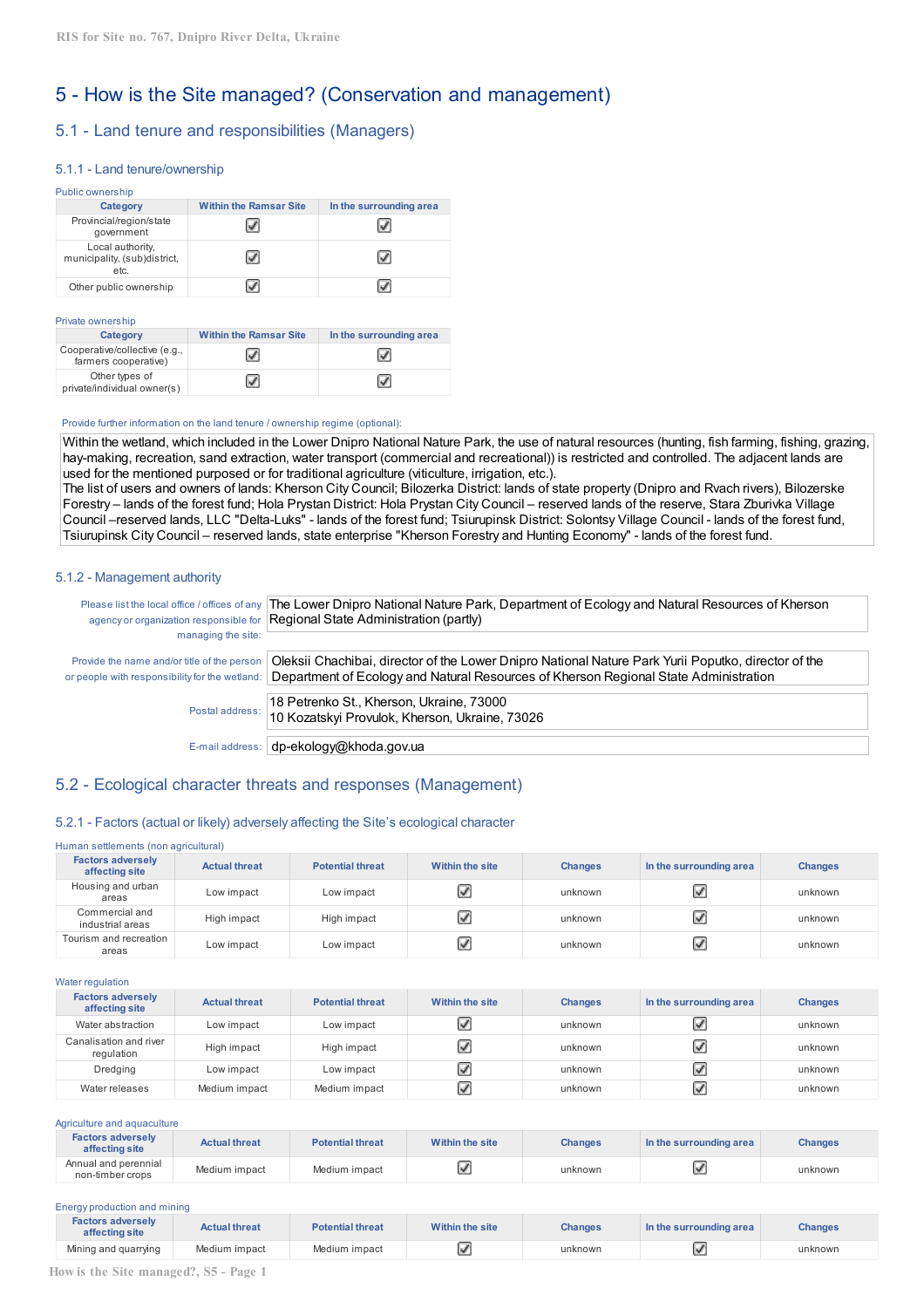## Transportation and service corridors

| <b>Factors adversely</b><br>affecting site     | <b>Actual threat</b> | <b>Potential threat</b> | Within the site | <b>Changes</b> | In the surrounding area | <b>Changes</b> |
|------------------------------------------------|----------------------|-------------------------|-----------------|----------------|-------------------------|----------------|
| Shipping lanes                                 | Medium impact        | Medium impact           |                 | unknown        | ☑                       | unknown        |
| Roads and railroads                            | Medium impact        | Medium impact           |                 | unknown        | ☑                       | unknown        |
| Utility and service lines<br>(e.g., pipelines) | Medium impact        | Medium impact           |                 | unknown        | ☑                       | unknown        |

| Biological resource use                       |                      |                         |                 |                |                         |                |
|-----------------------------------------------|----------------------|-------------------------|-----------------|----------------|-------------------------|----------------|
| <b>Factors adversely</b><br>affecting site    | <b>Actual threat</b> | <b>Potential threat</b> | Within the site | <b>Changes</b> | In the surrounding area | <b>Changes</b> |
| Hunting and collecting<br>terrestrial animals | Medium impact        | Medium impact           | ⊽               | unknown        | V                       | unknown        |
| Logging and wood<br>harvesting                | Medium impact        | Medium impact           | ☑               | unknown        | ☑                       | unknown        |
| Gathering terrestrial<br>plants               | Low impact           | Medium impact           | ☑               | unknown        | V                       | unknown        |
| Fishing and harvesting<br>aquatic resources   | Medium impact        | High impact             | $\mathcal{F}$   | unknown        | V                       | unknown        |

#### Human intrusions and disturbance

| <b>Factors adversely</b><br>affecting site | <b>Actual threat</b> | <b>Potential threat</b> | Within the site | <b>Changes</b> | In the surrounding area | <b>Changes</b> |
|--------------------------------------------|----------------------|-------------------------|-----------------|----------------|-------------------------|----------------|
| Recreational and<br>tourism activities     | Low impact           | Low impact              |                 | unknown        | V                       | unknown        |
| (Para)military activities                  | Low impact           | Low impact              |                 | unknown        | ピ                       | unknown        |

#### Natural system modifications

| <b>Factors adversely</b><br>affecting site | <b>Actual threat</b> | <b>Potential threat</b> | <b>Within the site</b> | <b>Changes</b> | In the surrounding area | <b>Changes</b> |
|--------------------------------------------|----------------------|-------------------------|------------------------|----------------|-------------------------|----------------|
| Fire and fire suppression                  | High impact          | High impact             |                        | unknown        | ✔                       | unknown        |
| Dams and water<br>management/use           | High impact          | High impact             |                        | unknown        | ☑                       | unknown        |
| Vegetation clearance/<br>land conversion   | High impact          | High impact             |                        | unknown        | ☑                       | unknown        |

#### Invasive and other problematic species and genes **Factors adversely a Actual threat Potential threat Within the site Changes In the surrounding area Changes** Invasive non-native/ alien species Medium impact Medium impact Medium impact unknown unknown unknown unknown unknown unknown unknown

#### Pollution **Factors adversely affecting site Actual threat Potential threat Within the site Changes In the surrounding area Changes** Household sewage,<br>urban waste water urban waste water High impact High impact High impact Unknown unknown Unknown Unknown unknown unknown unknown Garbage and solid yce and sond Medium impact Medium impact in Medium impact in the Muslim of Muslim and Muslim unknown unknown unknown<br>waste Industrial and military effluents Medium impact Medium impact in Medium impact unknown unknown unknown unknown unknown unknown unknown Agricultural and forestry urairain in Medium impact Medium impact wedium impact unknown unknown unknown unknown unknown unknown unknown

## 5.2.2 - Legal conservation status

#### Regional (international) legal designations

| <b>Designation type</b>         | Name of area                                     | <b>Online information url</b>                                        | <b>Overlap with Ramsar Site</b> |
|---------------------------------|--------------------------------------------------|----------------------------------------------------------------------|---------------------------------|
| Other international designation | Dniprovsko-Buzkyi Lyman<br>(SiteCode: UA0000109) | https://natura2000.eea.europa.eu<br>/Emerald/SDF.aspx?site=UA0000109 | partly                          |
| Other international designation | Lower Dnipro (SiteCode:<br>UA0000192)            | https://natura2000.eea.europa.eu<br>/Emerald/SDF.aspx?site=UA0000192 | partly                          |

#### National legal designations

| <b>Designation type</b> | Name of area                          | <b>Online information url</b> | <b>Overlap with Ramsar Site</b> |
|-------------------------|---------------------------------------|-------------------------------|---------------------------------|
| National Nature Park    | Lower Dnieper National<br>Nature Park | http://nppn.org.ua/           | partly                          |

# Non-statutory designations

| <b>Designation type</b> | Name of area | Online information url                               | <b>Overlap with Ramsar Site</b> |
|-------------------------|--------------|------------------------------------------------------|---------------------------------|
| Important Bird Area     | Dnipro delta | http://datazone.birdlife.org/sit<br>e/factsheet/2051 | whole                           |

# 5.2.3 - IUCN protected areas categories (2008)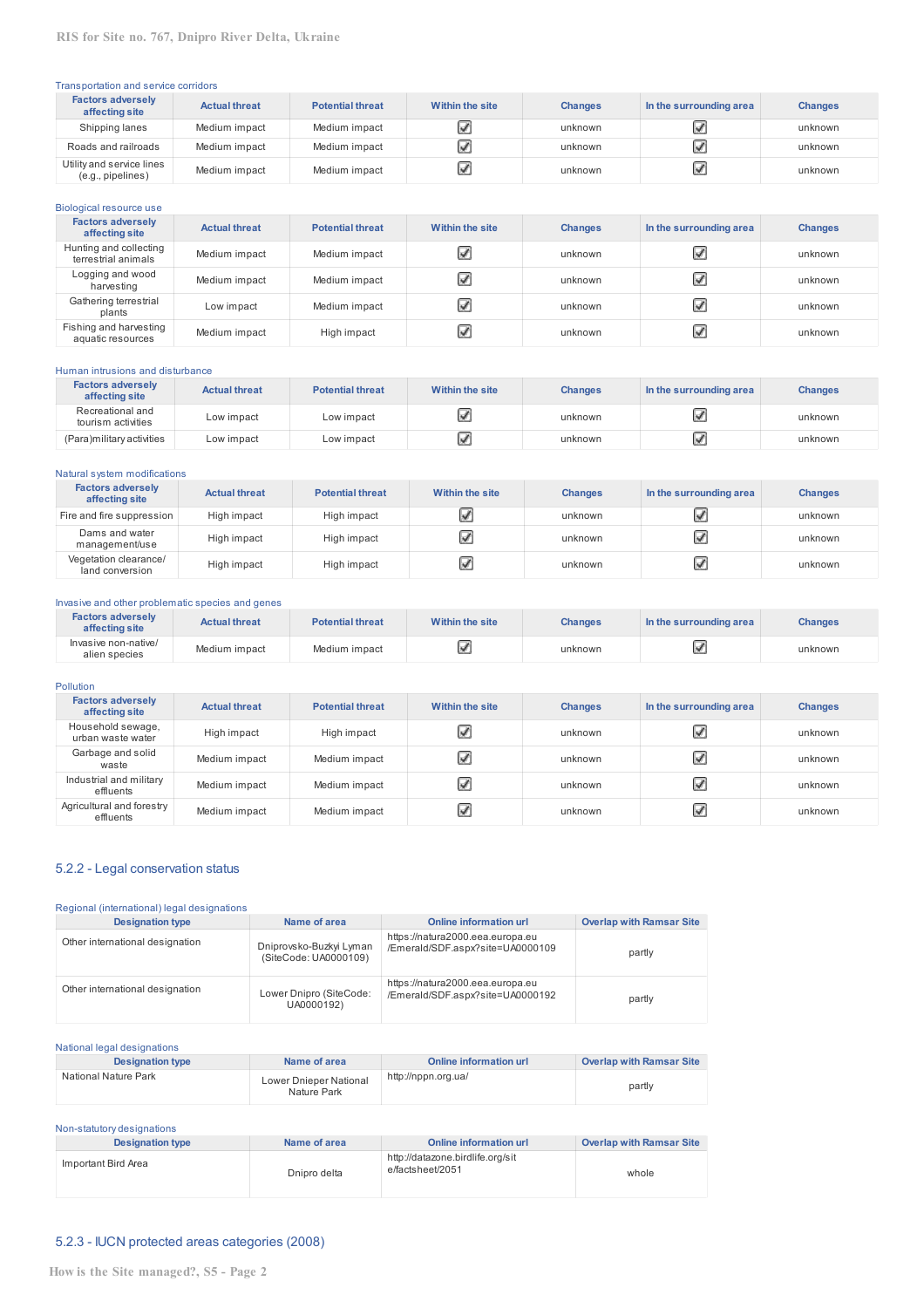la Strict Nature Reserve  $\Box$ 

- Ib Wilderness Area: protected area managed mainly for wilderness  $\Box$ protection
	- II National Park: protected area managed mainly for ecosystem protection and recreation
- III Natural Monument: protected area managed mainly for conservation of specific natural features
- IV Habitat/Species Management Area: protected area managed mainly for conservation through management intervention
- V Protected Landscape/Seascape: protected area managed mainly for  $\square$ landscape/seascape conservation and recreation
- VI Managed Resource Protected Area: protected area managed mainly for the sustainable use of natural ecosystems

## 5.2.4 - Key conservation measures

#### Legal protection

| <b>Measures</b>  | <b>Status</b>         |
|------------------|-----------------------|
| Legal protection | Partially implemented |

#### Habitat

| <b>Measures</b>                     | <b>Status</b> |
|-------------------------------------|---------------|
| Improvement of water<br>quality     | Proposed      |
| Hydrology<br>management/restoration | Proposed      |
| Habitat<br>manipulation/enhancement | Proposed      |
| Land conversion controls            | Proposed      |

#### Species

| <b>Measures</b>                                  | <b>Status</b> |
|--------------------------------------------------|---------------|
| Threatened/rare species<br>management programmes | Proposed      |
| Reintroductions                                  | Proposed      |
| Control of invasive alien<br>plants              | Proposed      |
| Control of invasive alien<br>animals             | Proposed      |

#### Human Activities

| <b>Measures</b>                                                            | <b>Status</b>         |
|----------------------------------------------------------------------------|-----------------------|
| Management of water<br>abstraction/takes                                   | Partially implemented |
| Regulation/management of<br>wastes                                         | Partially implemented |
| Livestock<br>management/exclusion<br>(excluding fisheries)                 | Partially implemented |
| Fisheries<br>management/regulation                                         | Partially implemented |
| Harvest controls/poaching<br>enforcement                                   | Partially implemented |
| Regulation/management of<br>recreational activities                        | Partially implemented |
| Communication, education,<br>and participation and<br>awareness activities | Partially implemented |
| Research                                                                   | Partially implemented |

#### Other:

For effective protection of water resources and natural complexes of the delta, it is necessary to build waste treatment facilities, establish water protection zones and introduce closed water cycle at all industrial enterprises. A conservation management plan for Dnipro Delta is in preparation.

#### 5.2.5 - Management planning

Is there a site-specific management plan for the site? No

Has a management effectiveness assessment been undertaken for the Yes  $O$  No ( site?

If the site is a formal transboundarysite as indicated in section Data and location > Site location, are there shared management planning Yes  $\bigcup$  No  $^{\mathfrak l}$ processes with another Contracting Party?

Please indicate if a Ramsar centre, other educational or visitor facility, or an educational or visitor programme is associated with the site: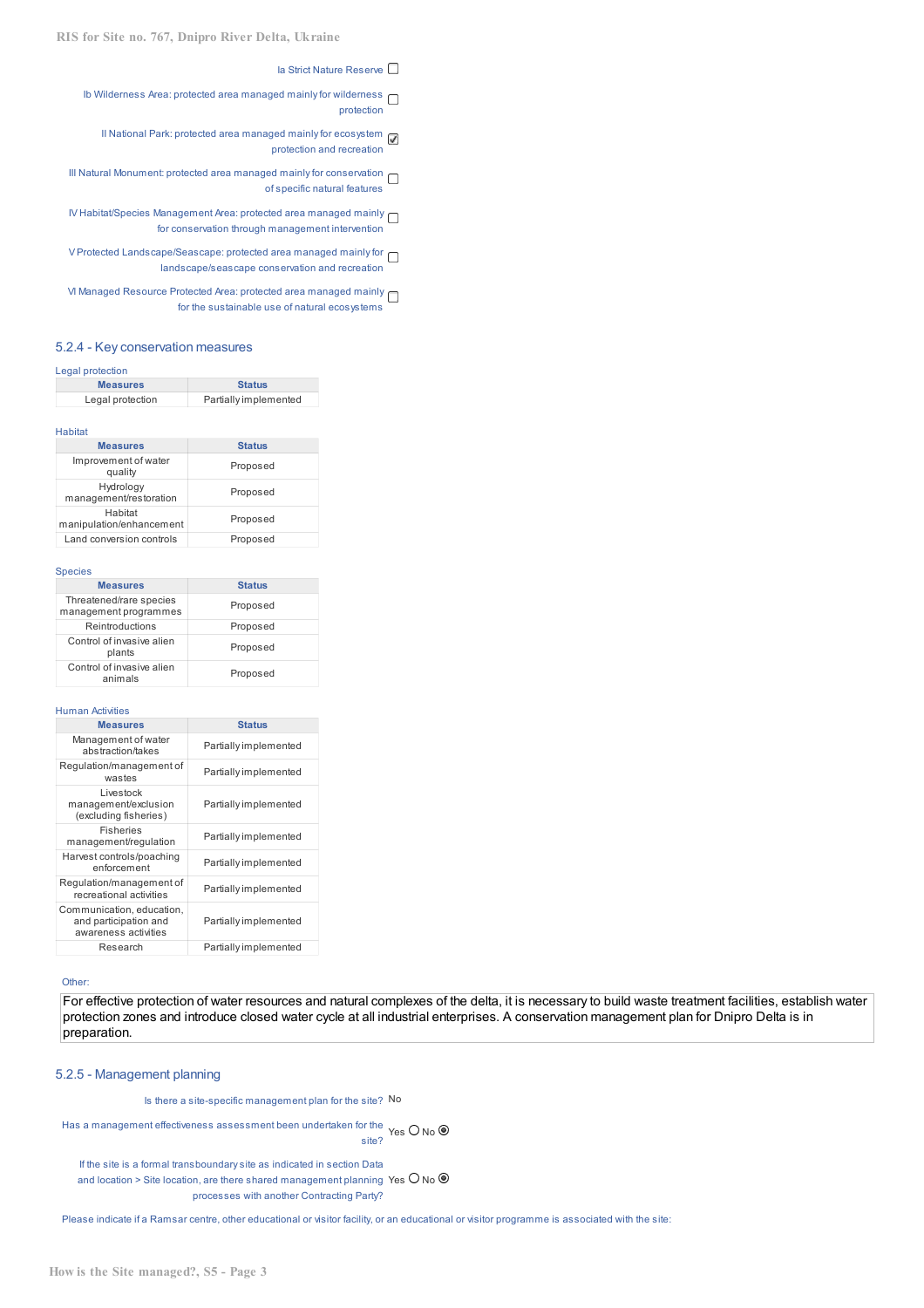## Institute of Biology of Southern Seas (Sevastopol), Institute of Hydrobiology and Institute of Zoology of the National Academy of Sciences of Ukraine, Black Sea Biosphere Reserve

## 5.2.6 - Planning for restoration

Is there a site-specific restoration plan? No, but restoration is needed

## 5.2.7 - Monitoring implemented or proposed

| <b>Monitoring</b>                  | <b>Status</b> |
|------------------------------------|---------------|
| Water quality                      | Proposed      |
| Water regime monitoring            | Proposed      |
| Soil quality                       | Proposed      |
| Plant community                    | Proposed      |
| <b>Plant species</b>               | Proposed      |
| Animal community                   | Proposed      |
| Animal species (please<br>specify) | Proposed      |
| <b>Birds</b>                       | Proposed      |

Animal species: Mutela lutreola, Lutra lutra), Nyctalus leislеri, Neomys anomalus) Birds: Haliaeetus aldicilla, Plegadis falcinellus, Ardeola ralloides

Monitoring of the wetland "Dnieper River Delta" is carried out annually, according to the programme of "The Chronicle of Nature" of the Lower Dnieper National Nature Park (Vol. 1 of the Nature Records with general information was published in 2017).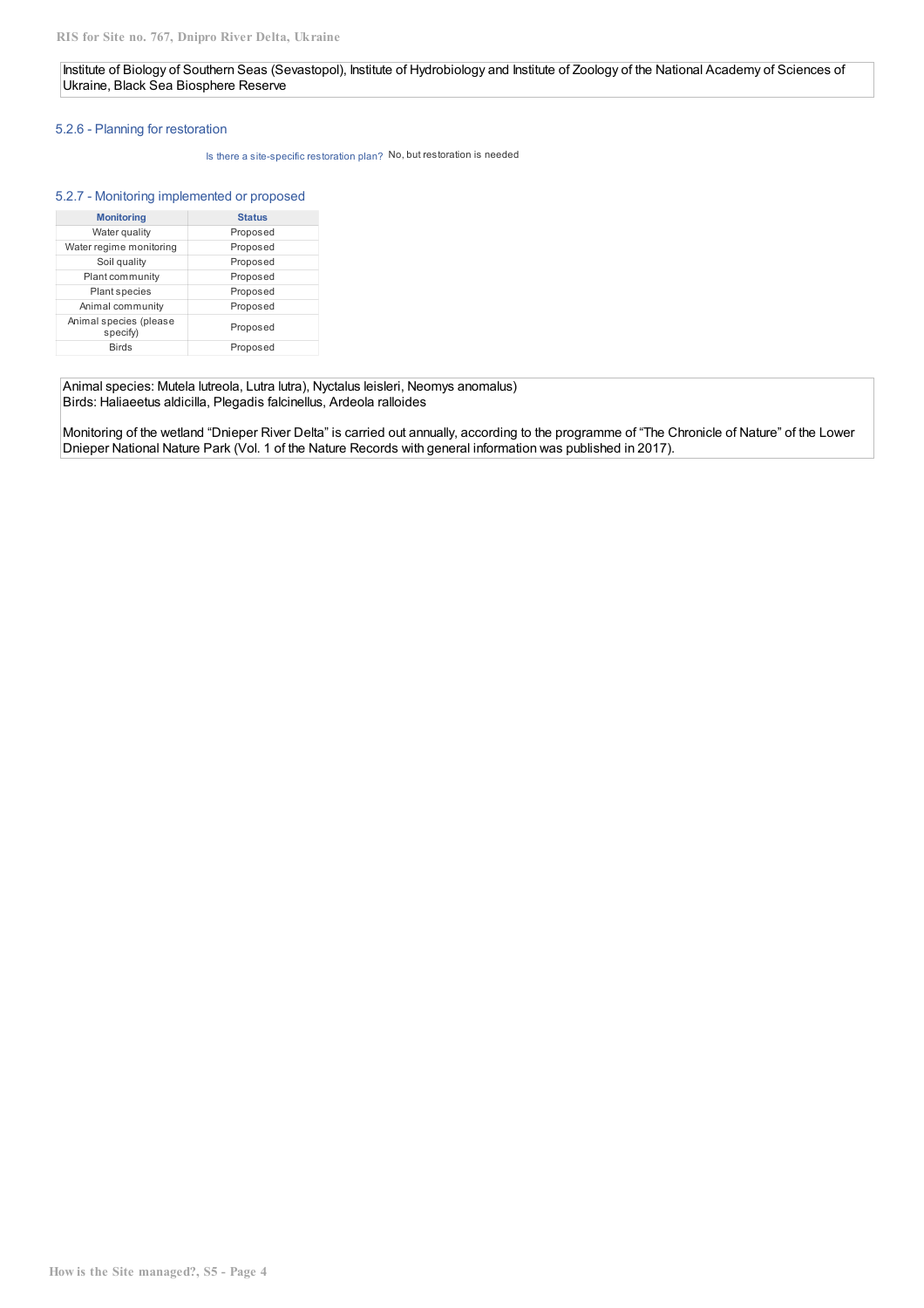# 6 - Additional material

# 6.1 - Additional reports and documents

#### 6.1.1 - Bibliographical references

Buzevych Yu.I. The scientific-biological justification of seeding the Dnipro-Buh mouth system with juveniles of valuable fish species of different age for the period 2016-2018. - Kyiv, 2016. [in Ukrainian]

Wetlands of Ukraine. Directory / Ed. Marushevsky G. B., Zharuk I. C. - The Wetlands International Black Sea Programme, 2006. - 312 p. [in Ukrainian]

Dimova Zh.O. Bottom invertebrates of the Dnipro-Buh mouth system, listed in the Red Data Book of Ukraine, their distribution and quantitative characteristics / Zh.O. Dimova // Scientific readings devoted to the Day of Science. Iss. 3. Collection of scientific papers. - Kherson: Vyshemyrskyi Press, 2010. - P. 38-45. [in Ukrainian]

Scientific report: Structural and functional changes in hydrobiont groups of the Dnipro-Buh mouth system under intensive anthropogenic impact / Ed.by T.L. Aleksenko / State registration number 0111U002025 - Kherson Hydrobiological Station of the National Academy of Sciences of Ukraine, 2015 - 258 p. [in Ukrainian]

Korzhov E.I. Current hydrographic characteristisc of the Lower Dnipro / E.I. Korzhov // Scientific readings devoted to the Day of Science. Iss.4: Collection of scientific papers. - Kherson: Vyshemyrskyi Press, 2011. - P.4-17. [in Russian]

Korzhov E.I. External water exchange of the channel and lake systems of the Lower Dnipro in the present time / E.I. Korzhov // Hydrology, hydrochemistry and hydroecology. Collection of scientific papers. Ed. by V.K. Khilchevskyi - Kyiv: Obrii, 2013. - Vol. 2 (29). - P. 37-45. [in Ukrainian]

Korzhov E.I. Anthropogenic impact on the ecosystem of the Lower Dnipro and possible ways to mitigate it / E.I. Korzhov // Transactions of the Ukrainian Research Hydrometeorological Institute. – Iss. 267. - Kyiv: Nika-Centre, 2015. - P. 102-108. [in Ukrainian]

The Lower Dnipro National Nature Park. Nature Records, Vol.1, Kherson, 2017. - P.337. [in Ukrainian]

Stetsenko M.P., Parchuk H.V., Klestov M.L., Osipova M.O., Melnychuk G.O., Andrievska O.L., Wetlands of Ukraine: Information materials / Ed. By M.P. Stetsenko - Kyiv, 1999. [in Ukrainian]

Seliunina Z.V., Rudenko A.G., Rusin M.Yu. Faunal community of the Dnipro reedbeds // Prypodnychyi Almanakh. Series: Biological Sciences. Iss. 5. - 2004. - p.119-121. [in Ukrainian]

Green Data Book of Ukraine. Plant World / ed. by Ya.P. Didukh - Kyiv: Alterpress, 2009.-448 p. [in Ukrainian]

Red Data Book of Ukraine. Plant World / ed. by Ya.P. Didukh - Kyiv: Globalconsulting, 2009.-912 p. [in Ukrainian]

Red Data Book of Ukraine. Animal World / ed. by I. A. Akimov. - Kyiv: Globalconsulting, 2009. - 600 p. [in Ukrainian]

#### 6.1.2 - Additional reports and documents

i. taxonomic lists of plant and animal species occurring in the site (see section 4.3) <no file available>

ii. a detailed Ecological Character Description (ECD) (in a national format)

<no file available>

iii. a description of the site in a national or regional wetland inventory <no file available>

iv. relevant Article 3.2 reports <no file available>

v. site management plan <no file available>

vi. other published literature <no file available>

<no data available>

#### 6.1.3 - Photograph(s) of the Site

Please provide at least one photograph of the site:

*2020* )

Dnipro Riv er Delta (





Dnipro Riv er Delta ( *Anastasia Davydova, 17-07- 2020* )



Dnipro Riv er Delta ( *Anastasia Davydova, 17-07- 2020* )

# 6.1.4 - Designation letter and related data